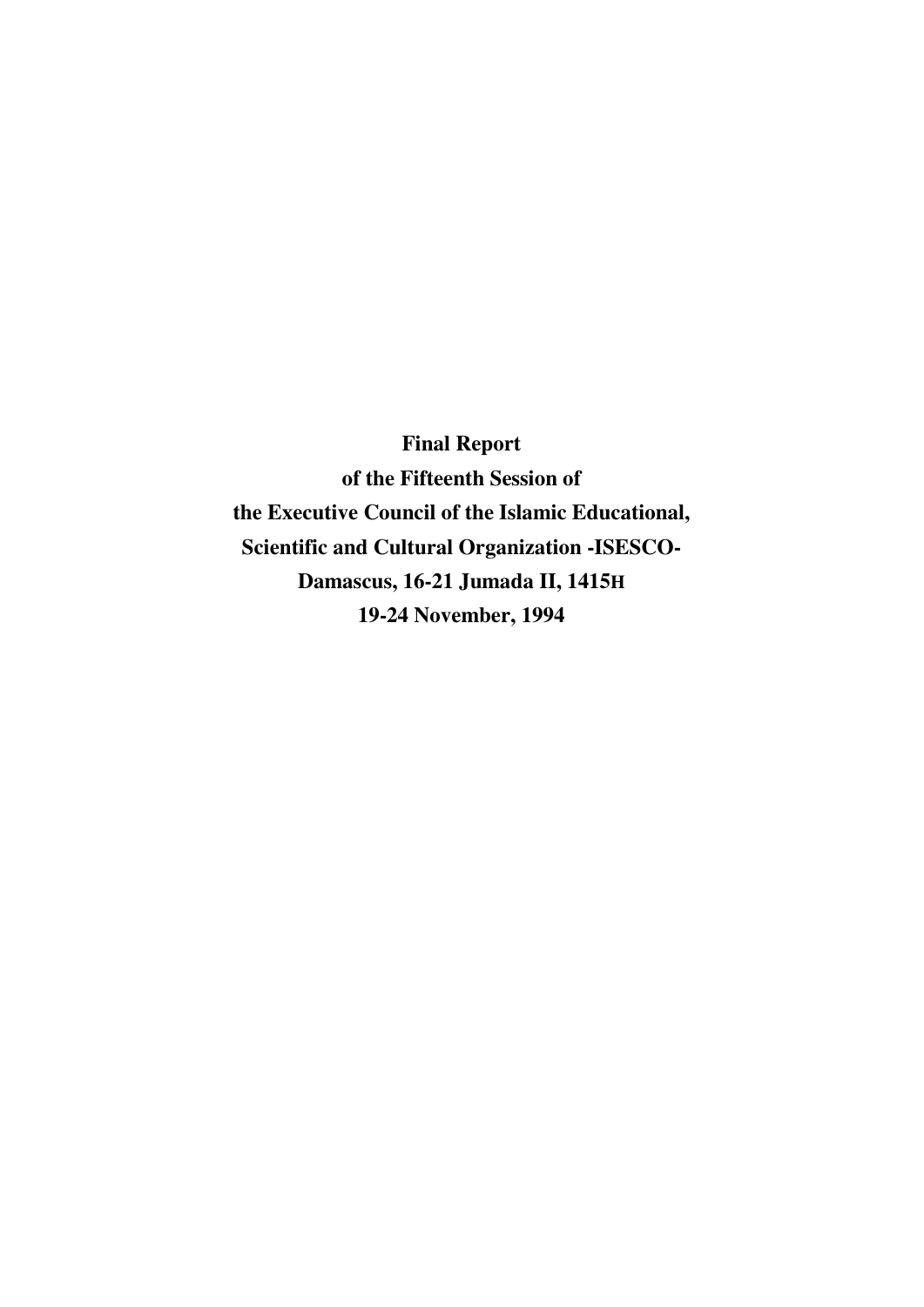The Executive Council of the Islamic Educational, Scientific and Cultural Organization held its 15th session in Damascus, capital city of the Syrian Arab Republic, from 16 to 21 Jumada II 1415H (19-24 November 1994) under the aegis of H.E. President Hafez Al-Assad, President of the Syrian Arab Republic. The representatives of the following Member States were absent: Indonesia, Tajikistan, Oman, Guinea-Bissau, Maldives and Malaysia (the list of attending members of the Executive Council is attached as *Annex 1*).

### **Opening Session: Saturday 16 Jumada II, 1415H (19 November 1994)**

**1-** The opening session was held under the chairmanship of H.E. Ambassador Lamine Kamara, Chairman of the Executive Council. It was attended by H.E. Mohammed Ghassan Al-Halabi, Minister of Education in the Government of the Syrian Arab Republic and Dr. Abdulaziz Othman Altwaijri, Director General of the Islamic Organization. The session was likewise attended by several representatives of Member States' embassies accredited in Damascus, senior officials of the Ministry of Education in the Syrian Arab Republic and a host of intellectuals and scholars.

**2-** The opening session started with a recitation of verses from the Holy Qur'an. H.E. Ambassador Lamine Kamara, Chairman of the Executive Council and representative of the Republic of Guinea, delivered an address in which he first expressed thanks to the Syrian Arab Republic for hosting this session and for the facilities provided to ensure its success. He then welcomed the members of the Executive Council and thanked them for the efforts exerted at the previous session to enrich the Draft Action Plan and Budget for the years 1995- 1997. He commended the significant progress in the preparation of the Organization's reports on its achievements and the evaluation of the positive and negative aspects of its work. He stressed the necessity for the prevalence of the spirit of Islamic brotherhood among the personnel of the Organization which is playing a distinct civilizational role. He praised the efforts of the Director General in collecting Member States' contributions and seeking external resources through concluding cooperation agreements with similar Islamic and international organizations. (The address delivered by H.E. Lamine Kamara, Chairman of the Executive Council, is attached as *Annex 2*).

**3-** H.E. Dr. Abdulaziz Othman Altwaijri, ISESCO Director General, then delivered an address in which he first thanked the Syrian Arab Republic, its President, Government and people for their full response, cooperation and readiness to ensure optimal conditions for holding the session.

He also welcomed the members of the Executive Council and proceeded to review the most important accomplishments of the Organization in the fields of education, science and culture in the period between the  $14<sup>th</sup>$  and  $15<sup>th</sup>$  sessions of the Executive Council.

He stressed the importance of the  $15<sup>th</sup>$  session in which the members of the Executive Council would consider the Draft Action Plan and Budget for the Financial years 1995-1997, which he described as a comprehensive and detailed programme of the activities to be carried out by the Organization at this crucial stage on the eve of the  $21<sup>st</sup>$  century.

At the end of his address, the Director General pointed out the Organization's endeavour to meet, through its plans and programmes, the civilizational challenges that face the Islamic World in ISESCO's fields of competence; he emphasized that this could be achieved through Member States' support for the Organization to help it discharge its noble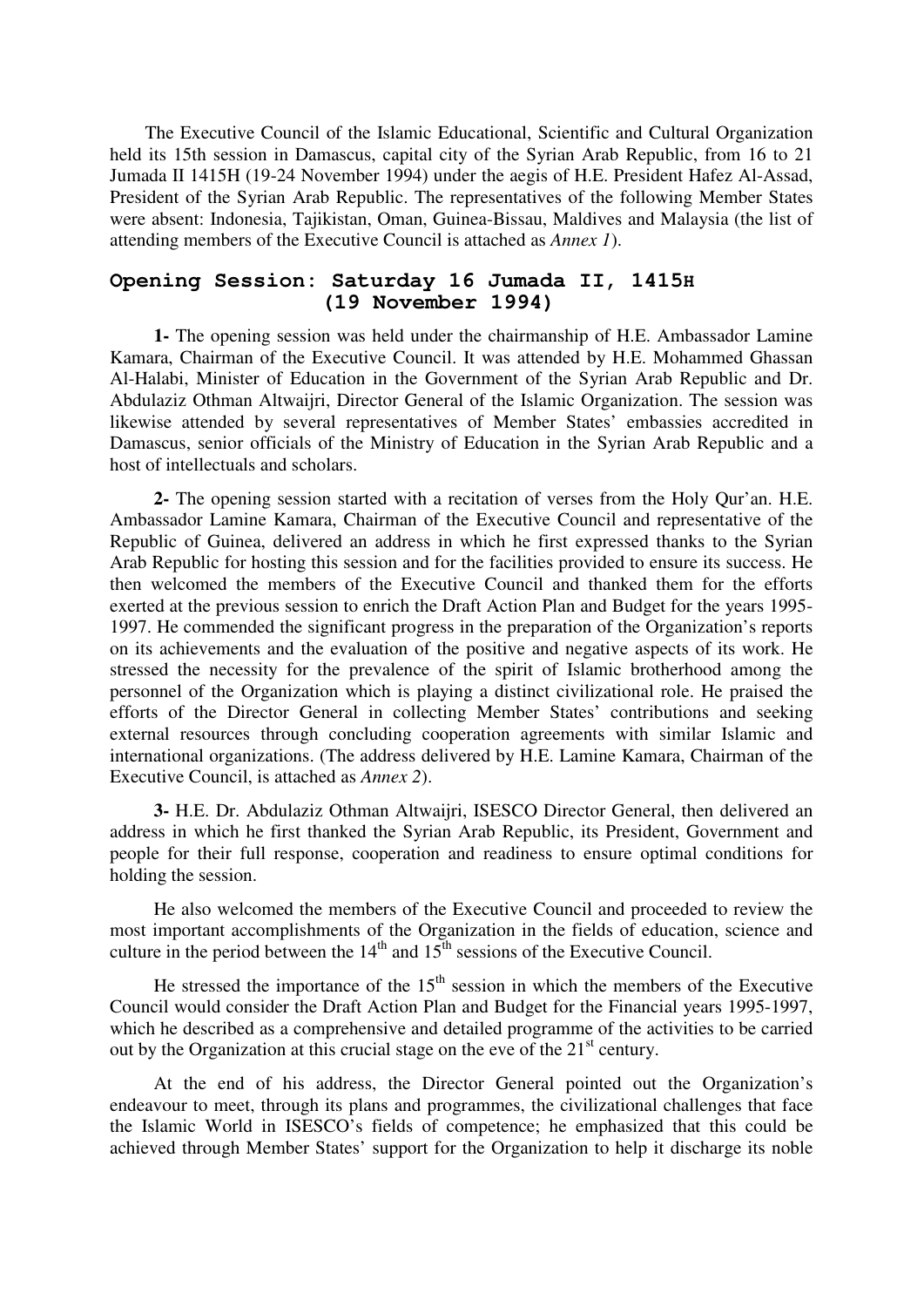mission. (The address delivered by H.E. Dr. Abdulaziz Othman Altwaijri, Director General of the Islamic Educational, Scientific and Cultural Organization is attached as *Annex 3*).

**4-** H.E. Mohammed Ghassan Al-Halabi, Minister of Education in the Government of the Syrian Arab Republic, delivered an address in which he first welcomed the members of the Executive Council, wishing them a fruitful and successful session. He stressed the important role played by education in terms of building man's personality, disseminating culture, keeping abreast of the developments witnessed in knowledge and consolidating the role of education in international understanding. He indicated that Syria attached paramount importance to education under the leadership of President Hafez Al-Assad. He emphasized the need to conciliate between the patrimony of the past and the requirements of the present in order to meet the challenges of the modern epoch which is characterized by boom of knowledge and rapid scientific and technical development. He also stressed the necessity to draw inspiration from the experiment of the Islamic civilization in all these undertakings and underlined that development plans should tackle problems of the rampant illiteracy, the failure to take advantage of education and knowledge, the cultural, scientific and cultural dependence, the growing marginalization and seclusion, and the irrational management of the environmental resources. He called on the Organization to promote international relations and cooperation among its Member States and with other countries of the world, the aim being to establish more balanced and just relations.

He lauded the efforts made by the Islamic Organization to close the ranks of the Muslim family in the interest of Arabs and Muslims alike, indicating that the present age is one of bloc-building and that the current challenges facing the Ummah could be met only through pooling efforts and political wills in a way which turns weakness into strength. At the end of his address, he stressed that Syria took boundless pride in Islam and that the banner of Islam would fly ever high in Syria. He quoted H.E. the President of the Republic Hafez Al-Assad saying: "*Syria has always been and will ever remain a lighthouse of Islam.*" (The address delivered by H.E. Mohammed Ghassan Al-Halabi, Minister of Education in the Government of the Syrian Arab Republic is attached as *Annex 4*).

The addresses delivered at the opening session were adopted as part of the working documents of this session.

**5-** At the end of the opening session, the members of delegations and guests attended a tea reception, offered in their honour by H.E. the Education Minister in the Government of the Syrian Arab Republic.

## **First Working Session: Saturday 16 Jumada II, 1415H (19 November 1994)**

#### **Afternoon**

### **Agenda Item 1.1: Adoption of the Agenda (***Document CE 15/94/1.1 Prov./Rev. 2***)**

**6-** The Council considered the proposed draft agenda (*Document CE15/94/1.1 Prov./ Rev. 2*).

During discussion, the representative of the Republic of Iraq requested to place on the agenda of this session an item on the educational, scientific and cultural siege imposed on his country. The representative of the State of Kuwait objected as he considered this matter to be political and did not fall within the framework of the Organization's competence. Some Council members proposed postponement of consideration of this subject. The proposal was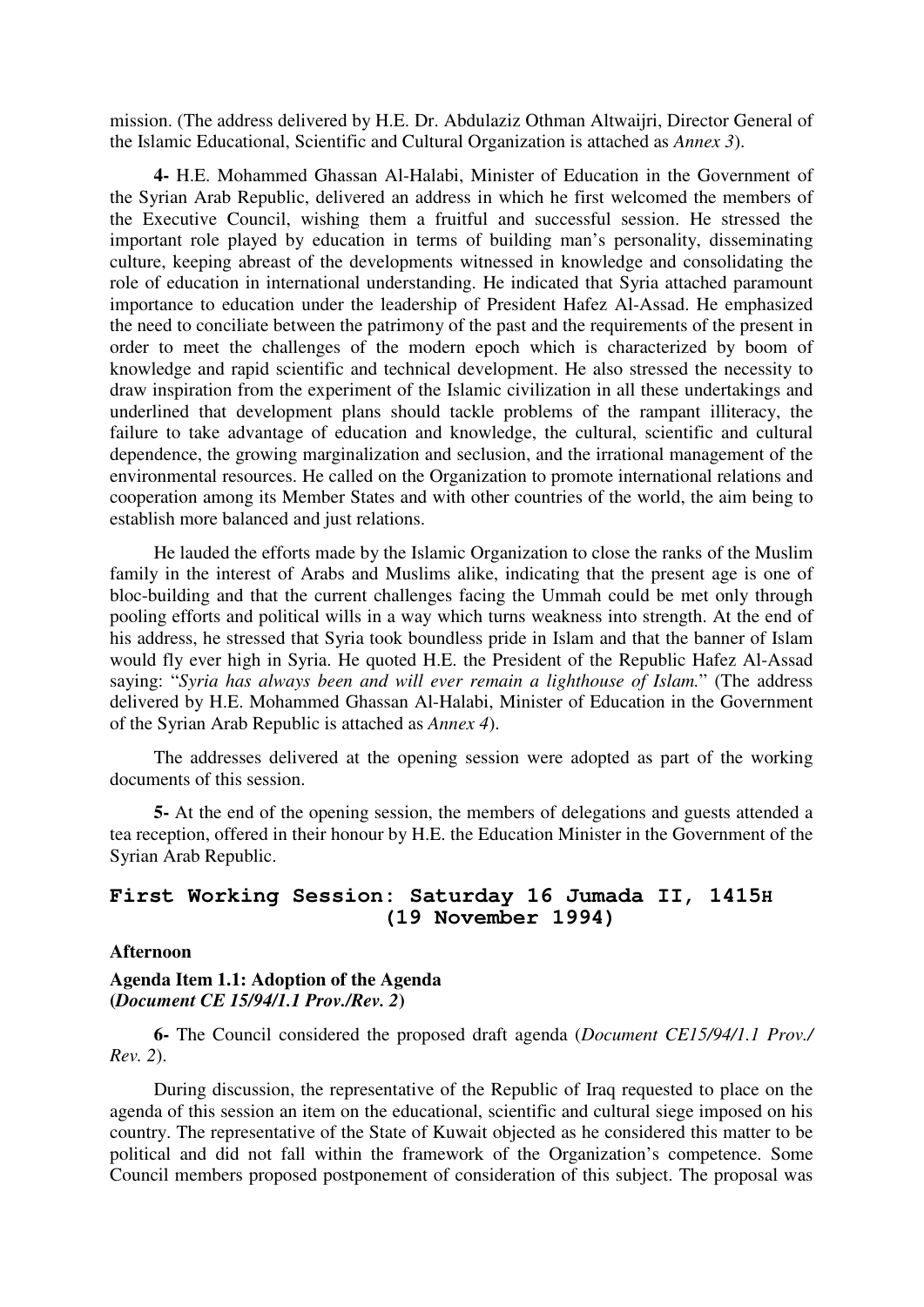put to vote. Vote results concerning the insertion of this issue were as follows: Four (4) members approved the proposal, nineteen (19) opposed it, and seven (7) abstained.

- It was also proposed to add two new items on the role of ISESCO in supporting cultural and educational institutions both in Azerbaijan and Somalia, under *Items 5.2* and *5.3*.

In this respect, the Council took the following decision:

# **Decision on Item 1.1 of the Agenda: (Adoption of the Agenda)**

#### **The Executive Council,**

**-** Considering *Articles 23* and *24* of the Rules of Procedure of the Executive Council;

- Having considered the draft agenda included in *Doc. CE15/94/1.1 Prov. (Rev.2);*
- Considering the deliberations which have taken place;

#### **Decides the following:**

Adopts its agenda as contained in *Doc. CE15/94/1.1 Adopted*, which is annexe to the Final Report of the  $15<sup>th</sup>$  Council session.

(*Document CE15/94/1.1 Adopted* is attached to *Annex 5*).

## **Agenda Item 1.2: Adoption of the Programme (***Document CE 15/94/1.2 Provisional/Rev. 2***)**

**7-** The Council considered the proposed draft programme (*Document CE15/94/1.2 Prov./Rev.2*). After discussion, the Council decided to adopt this proposed programme and took the following decision on this connection:

## **Decision on Item 1.2 of the Agenda: (Adoption of the Session's Programme)**

#### **The Executive Council,**

- Referring to Decision N° *CE14/93/D. 6.1* which was adopted by the Council at its 14<sup>th</sup> session on the date and venue of the  $15<sup>th</sup>$  Council session;

- Taking into consideration Decision N° *CE15/94/D. 1.1* by virtue of which it adopted its agenda for this session in *Doc. CE15/94/1.1 Adopted*;

- Having considered the draft Programme of this session's proceedings contained in *Doc. CE15/94/1.2 Prov. (Rev.2)*;

- Considering the deliberations which have taken place;

#### **Decides the following:**

Adopts the Programme organizing the proceedings of this session as contained in *Doc. CE15/94/1.2 Adopted*, which is annexed to the Final Report of the 15<sup>th</sup> Council session.

(*Document CE15/94/1.2 Adopted* is attached as *Annex 6*).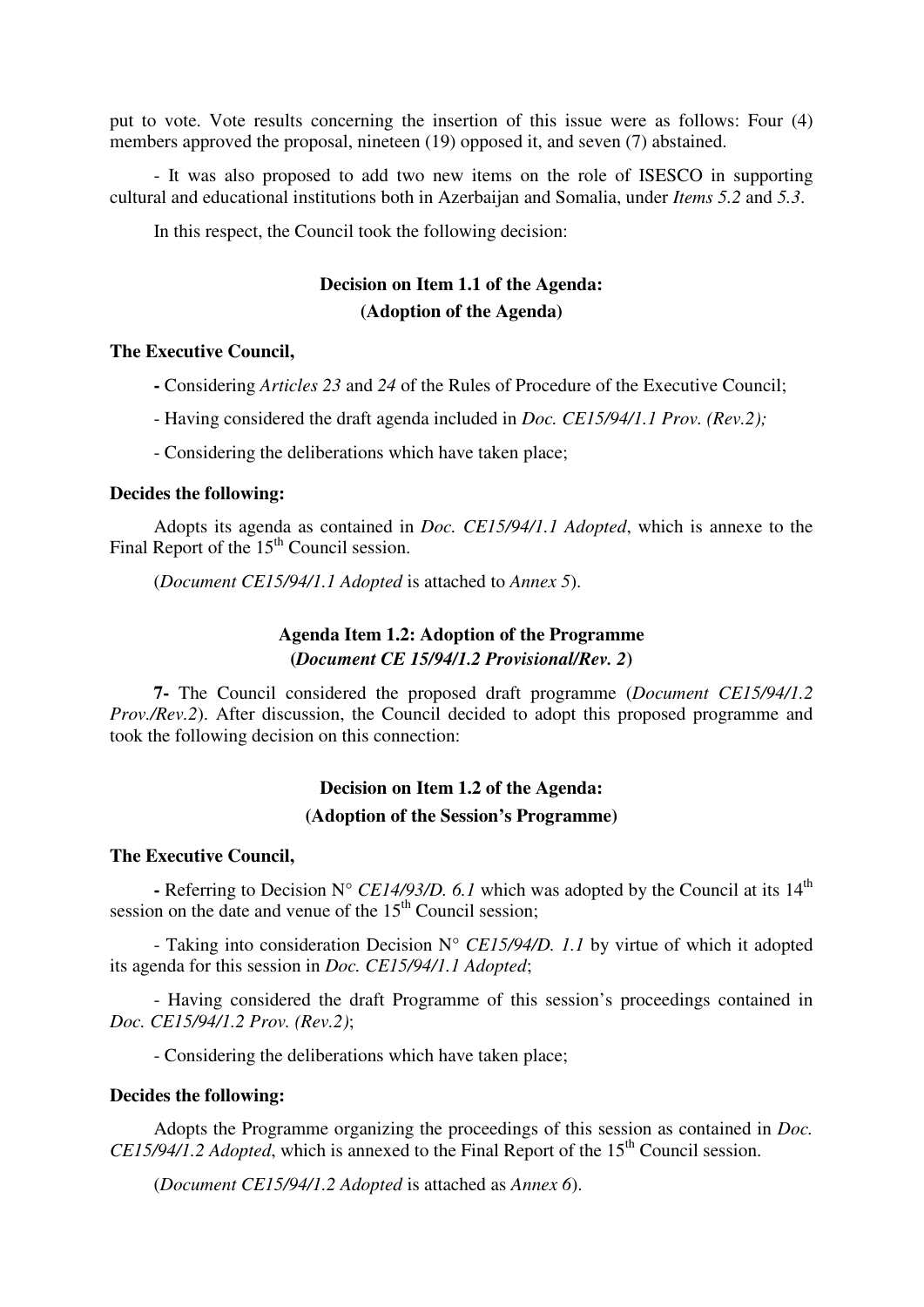## **Agenda Item 2.1: Report of the Director General on the Organization's activities between the 14th and 15th Council sessions (***Doc. CE 15/94/2.1 and Addendum***)**

**8-** The Director General of the Organization gave a brief summary of his report, reviewing his visits to some Member States and his contacts with similar international organizations to consolidate cooperation relations with them. He briefly addressed the programmes and activities carried out by the Organization in the past year, in the light of the needs expressed by Member States in the various educational, scientific and cultural fields.

The members of the Executive Council lauded the Director General and his assistants for the clarity as well as the high quality of the report at preparation and drafting levels. Discussions focused, at first, on the introduction of the Report and the part dealing with the activities of the Director General outside the seat country. A number of observations were then made, such as:

- The introduction should be analytical and evaluation-bound reflecting the content of the report and paving the way for its remaining parts;
- Cooperation relations with the Organization of the Islamic Conference and Islamic welfare organizations should be further developed;
- Cooperation with specialized international agencies, the Organization of African Unity and the Federation of African Universities should be sought;
- Increased participation in meetings of United Nations organizations should be encouraged;
- Additional financial sources should be found and Member States should be urged to settle their contributions to the Organization's budget;
- The Director General should pursue his visits to Member States to encourage them to be more responsive to the Organization.

**9-** The Executive Council then heard the clarifications of H.E. the Ambassador of the Republic of Bosnia-Herzegovina on the situation in his country, in general, and in the enclave of Bihac, in particular, as a result of the Serbian aggression in violation of all international laws, regulations and norms. In this context, the Council issued the following appeal, which was adopted by acclamation, and addressed it to the permanent members of the Security Council, the OIC Secretary General, the United Nations Secretary General, the NATO Secretary General, and to ISESCO Member States.

#### **APPEAL**

The Executive Council of the Islamic Educational, Scientific and Cultural Organization (ISESCO), meeting at its  $15<sup>th</sup>$  session in Damascus, capital city of the Syrian Arab Republic, from 19-24 November 1994;

- Having taken cognizance of the odious aggression perpetrated against the people of Bosnia-Herzegovina, the violations which affected all human rights, the repeated, unchecked violations of All Security Council resolutions, the genocide to which the Bosnian people are subjected on the part of the Serbs on the whole;

- *Makes* a pressing appeal to the international community in order to put an end immediately and without delay to this massacre and to inflict the harshest sanctions on the Serb aggressors;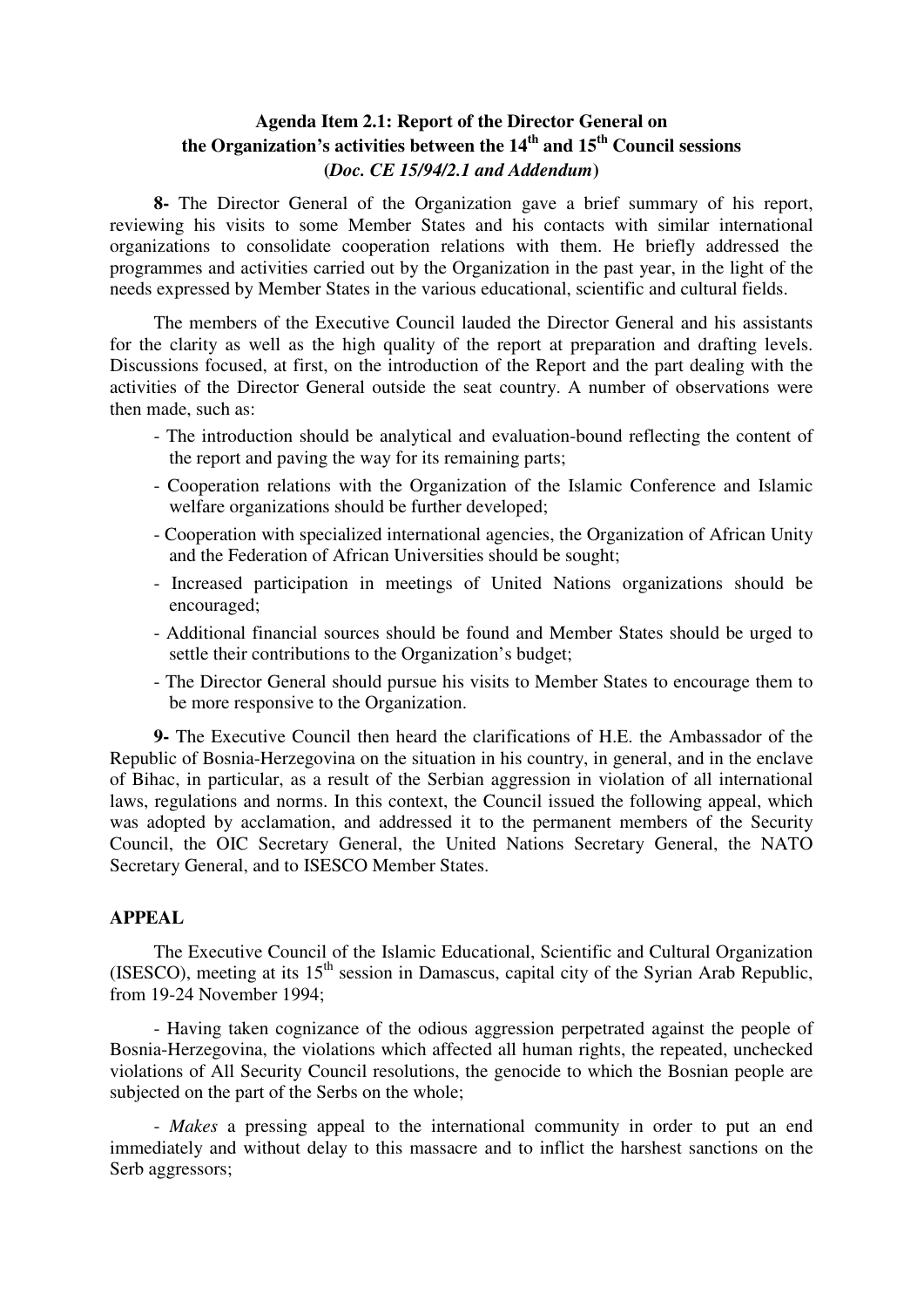- *Invites* the Security Council to request urgently NATO to take all the necessary measures in order to take a large-scale military action with a view to saving the Bosnian people who are threatened by extermination and sheer elimination, particularly in the area of Bihac which is a UN-protected zone;

- *Requests* insistently that the arms embargo imposed on the Bosnian people be lifted;

- *Appeals* to the Muslim Ummah to discharge its duty in terms of extending assistance to the people of Bosnia-Herzegovina, supporting them and providing them with all means.

> Damascus, 19 November 1994 Executive Council of the Islamic Educational, Scientific and Cultural Organization (ISESCO)

# **Second Working Session: Sunday 17 Jumada II, 1415H (20 November 1994)**

#### **Morning**

## **Agenda Item 2.1: (Continued) (***Document CE 15/94/2.1 and Addendum***)**

**10-** The Deputy Director General in charge of Programme took the floor and reviewed the main axes of the activities and programmes implemented by the Education, Science and Culture and Communication Directorates. The members of the Executive Council continued their discussion of the Report; their observations and proposals may be summed up as follows:

- Determine criteria and bases for the allocation of activities and programmes among Member States, according to needs and priorities;
- Carry out surveys on the potentialities and technical abilities for implementation of activities;
- Increase Member States' participation in the implementation of activities;
- Reduce missions related to activities implemented outside the seat country, by delegating members of the Executive Council to represent the Organization in the activity being implemented in their countries;
- Attach importance to historical and cultural reference books issued by other specialized organizations and participated in the preparation of these reference books and publications to ensure that they are not prejudicial to the Islamic faith nor to the Islamic heritage;
- Mitigate the backwardness suffered by the Islamic World in respect of publishing and issue publications dealing comprehensively with Islamic history and culture and emphasizing the contribution of all Muslim peoples to the Islamic civilization;
- Create "ISESCO Awards" in education, science and culture and seek to finance them, as far as possible, by donations from affluent States, institutions and personalities;
- Give priority to literacy, basic education, teaching the Qur'an and setting up a special mechanism for these activities;
- Encourage teaching the languages of Muslim peoples and invite the countries that speak these languages to provide scholarships in this regard;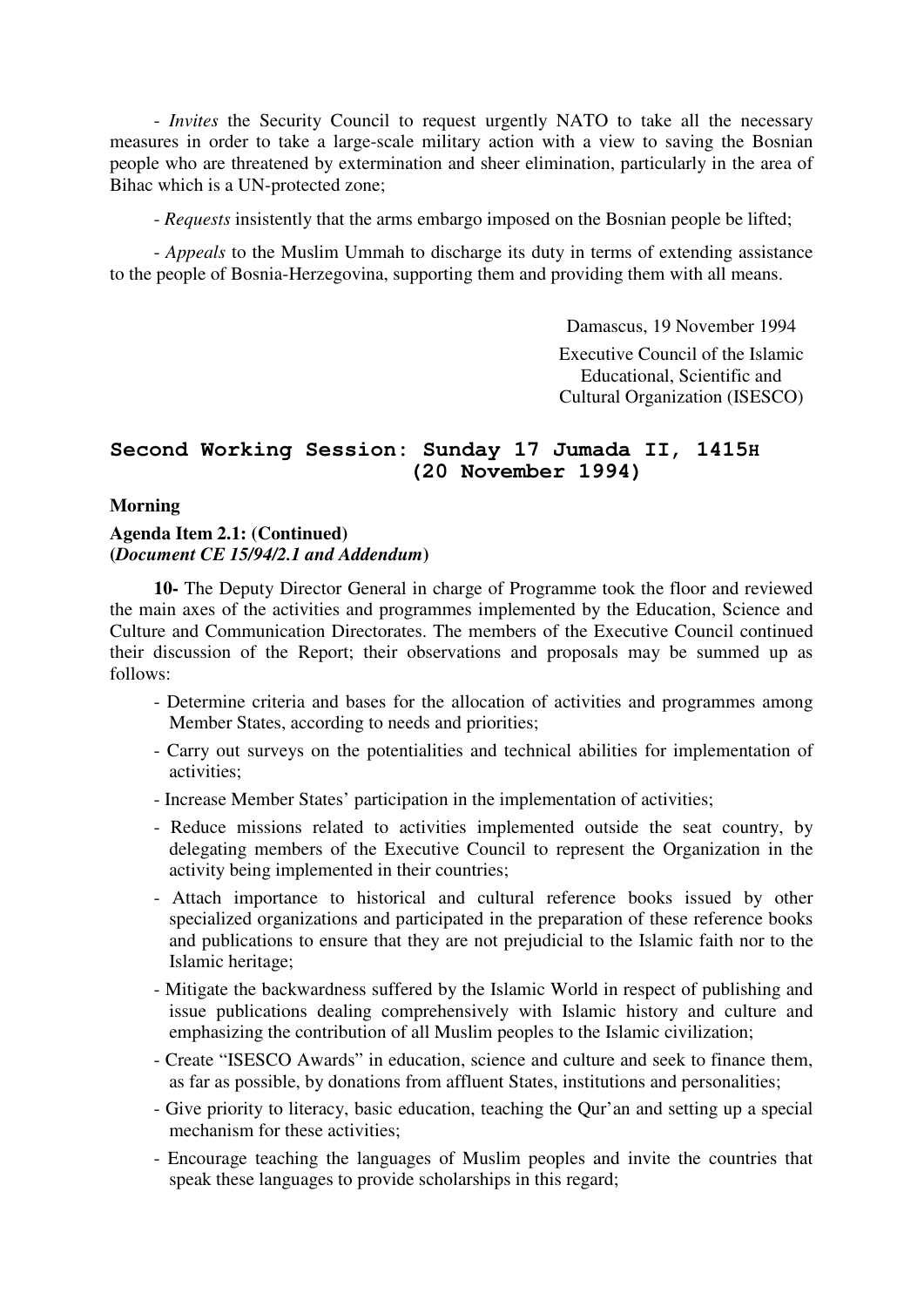- Remove restrictions on cultural books;
- Earmark educational programmes for Muslim refugees, consolidate their Islamic identity and eliminate the negative effects of the refugee situation;
- Set up a committee to identity the educational and scientific potentialities in the Islamic republics of Asia and to promote cooperation relations with them in order to benefit from their expertise in promoting the educational and scientific process in the other countries;
- Set up councils specializing in education, science and culture with membership from the various countries and call upon Member States to host these councils.

**11-** The Director General took the floor to reply to the observations and queries of the Council members. He indicated that the participation of the Organization in international conferences, seminars and meetings had never been ceremonial for it served practical purposes. He states that ISESCO's participation, which always bore an academic character, was meant to secure the presence of the Islamic World in these meetings through its specialized Organization in the educational, scientific and cultural fields and to defend Muslims.

He also welcomed the idea of associating the thinkers of the Islamic World in the implementation of programmes of the Organization through their studies, researches and knowledge as well as their proposals in this regard. The Director General pointed out that the General Directorate was endeavouring to implement as many activities and programmes as possible and diversify them for the benefit of the greatest number of Member States and of Muslim communities.

The Director General stated that the achievements accomplished during this period, despite the scarcity of the resources of the Organization, reflected the faith of the General Directorate in the civilizational mission of the Organization and entailed the necessity to put at its disposal the resources needed to pursue these accomplishments.

In conclusion of his presentation, the Director General appealed to the Council to urge Member States to better respond to the mission of the Organization and to its action plans and programmes, to help it take up the civilizational challenges facing the Muslim Ummah and meet the requirements of Member States in terms of developing education, science and culture.

## **Third Working Session: Sunday 17 Jumada II, 1415H (20 November 1994)**

#### **Afternoon**

### **Agenda Item 2.1: (Continued) (***Document CE 15/94/2.1 and Addendum***)**

**12-** The Council discussed the Draft Decision concerning the report of the Director General on the Organization's activities between the  $14<sup>th</sup>$  and  $15<sup>th</sup>$  Council sessions and adopted the following decision:

# **Decision on Item 2.1 of the Agenda: (Report of the Director General on the Organization's activities**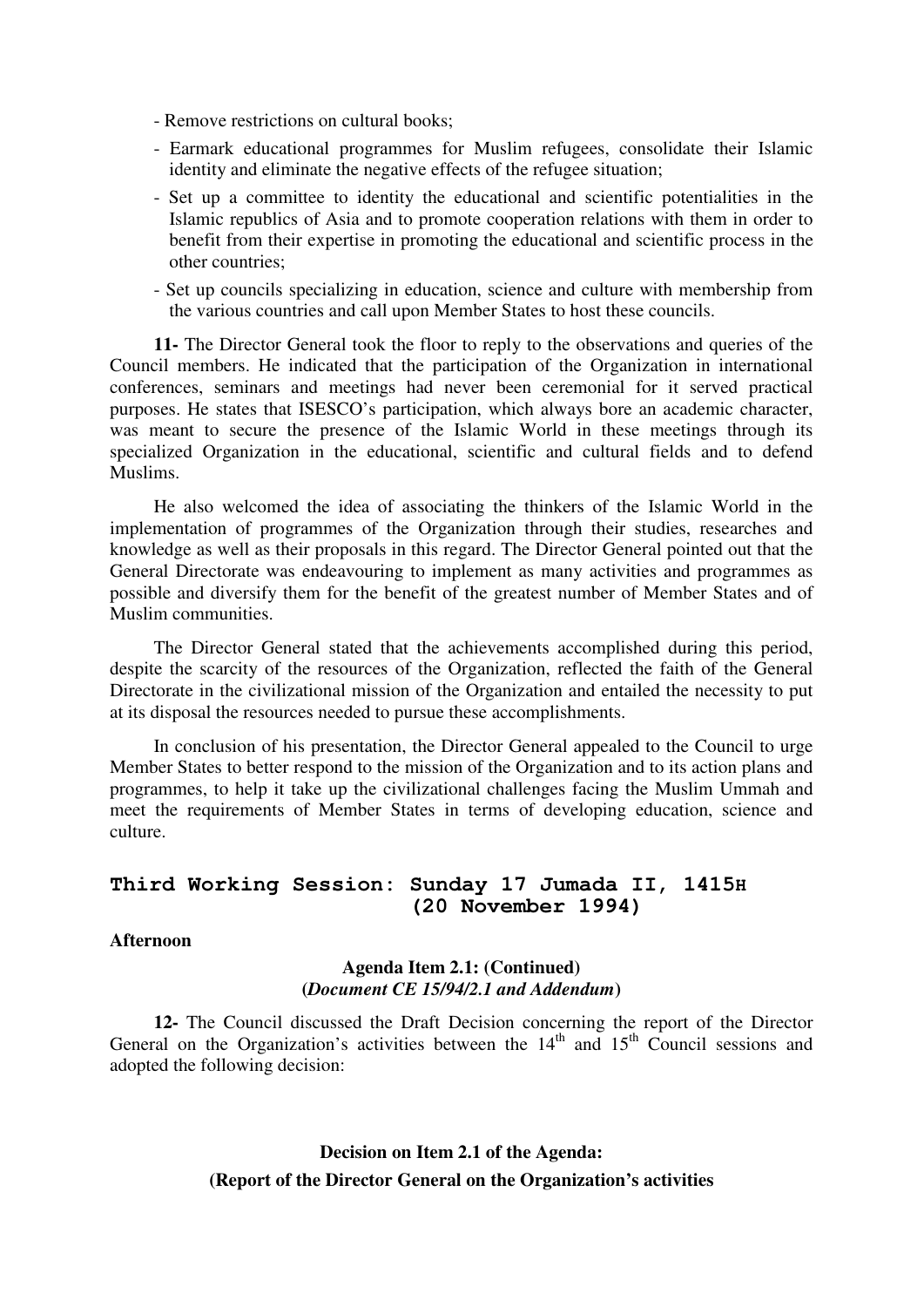# **between the 14th and 15th Council sessions)**

#### **The Executive Council,**

**-** In accordance with *Article 20*, paragraph "d" of the Rules of Procedure of the Council;

- Having considered the report of the Director General on the Organization's activities between the 14<sup>th</sup> and 15<sup>th</sup> Council sessions, which is included in Documents *CE15/94/2.1* and *CE15/94/2.1 Addendum*;

- Having heard the presentations made by the Director General and his assistants;

- Noting that the present report of the Director General has taken into consideration the remarks made by the Council members on his previous reports, particularly those regarding the continuation of improvement of report drafting techniques and the description of programme implementation costs;

- Considering the deliberations which have taken place;

#### **Decides the following:**

1- Adopts the report of the Director General on the Organization's activities between the 14<sup>th</sup> and 15<sup>th</sup> Council sessions contained in Documents *CE15/94/2.1* and *CE15/94/2.1 Addendum*;

2- Thanks the Director General and his assistants for their extensive efforts to develop the Organization's performance, control programme expenditure and improve report drafting techniques;

3- Invites the Director General to pursue and promote these efforts;

4- Recommends to the General Conference to adopt the report of the Director General on the Organization's activities between the  $14<sup>th</sup>$  and  $15<sup>th</sup>$  Executive Council sessions contained in Documents *CE15/94/2.1* and *CE15/94/2.1 Addendum*.

## **Agenda Item 3.4: Evaluation of the Organization's action (Document** *CE15/94/3.4***)**

**13-** The Director General made a brief presentation on the report of "Evaluation of the Organization's action", indicating that evaluation had been one of the main concerns of the Executive Council since its  $11<sup>th</sup>$  session when it requested the General Directorate to carry out an evaluation of the action of the Organization, a Resolution calling for conducting an internal and external evaluation of the Organization's action to be submitted to the Executive Council sessions preceding those of the General Conference. The Director General indicated that in compliance with this Resolution, the Organization submitted to the Council members the evaluation report which had been prepared in accordance with the criteria, standards and rules applied in similar organizations. He also indicated that there were some changes in the results indicated in the report, given that the activities implemented over the past five months were not covered by the evaluation process.

**14-** The members of the Executive Council commended the efforts exerted by the Director General in the preparation of the evaluation report and for the clarity of the data and statistics provided as well as the new approach adopted by the Organization towards its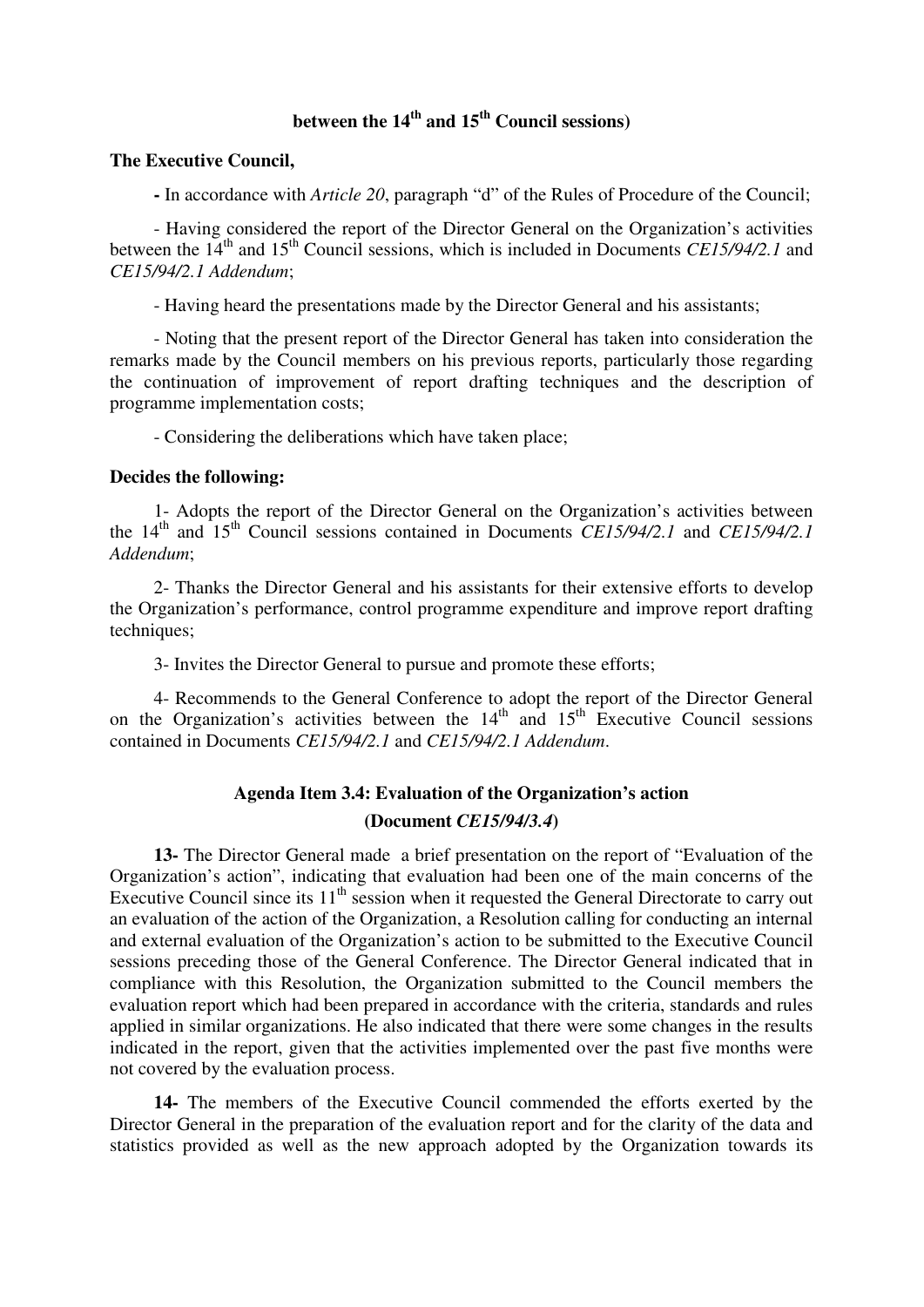achievements, both quantitatively and qualitatively, whether positive or negative. The Council requested the General Directorate to proceed in this direction.

Discussions then took place and observations and proposals were made to the effect that the Report submitted by the Organization fell within the framework of internal evaluation and that it was necessary to undertake an external evaluation so that it may be integrated and comprehensive. The members of the Executive Council pointed out the need to determine criteria and set up an external evaluation mechanism. In this regard, it was proposed that the Organization should take the necessary measures to formulate a perception of external evaluation for submission to the Executive Council later on.

The Director General indicated that the evaluation report includes some important aspects of external evaluation and that the General Directorate had requested from National Commissions to make observations on the activities implemented in their countries through a technical questionnaire designed for this purpose. He pointed out that some Member States had acceded to the request of the General Directorate and sent out the information requested.

Following deliberations, the Executive Council adopted the following decision:

## **Decision on Item 3.4 of the Agenda: Evaluation of the Organization's action**

#### **The Executive Council,**

**-** Recalling the second operative paragraph of Resolution *CG4/91/R. 2.6* adopted by the General Conference at its  $4<sup>th</sup>$  session; also recalling the second paragraph of Decision *CE12/91/D 2.5* adopted by the Executive Council at its  $12<sup>th</sup>$  session, which both invite the Director General to submit a periodical report on the evaluation of the Organization's action to the Executive Council session which immediately precedes the ordinary session of the General Conference;

- Taking into account the initiative of the Director General to set up a unit in charge of evaluation, control and follow-up in accordance with the Organization Chart of the General Directorate adopted by the Executive Council at its 14<sup>th</sup> session;

- Having considered the evaluation of the Organization's action contained in document *CE15/94/3.4*;

#### **Decides the following:**

1- Thanks the Director General and his assistants for the efforts they exerted to carry out a most satisfactory evaluation of the Organization's action in compliance with the resolutions and decisions of the General Conference and Executive Council;

2- Invites the Director General to take it into account in planning and implementation and to look into the vistas opened by external evaluation for the development of the Organization's work.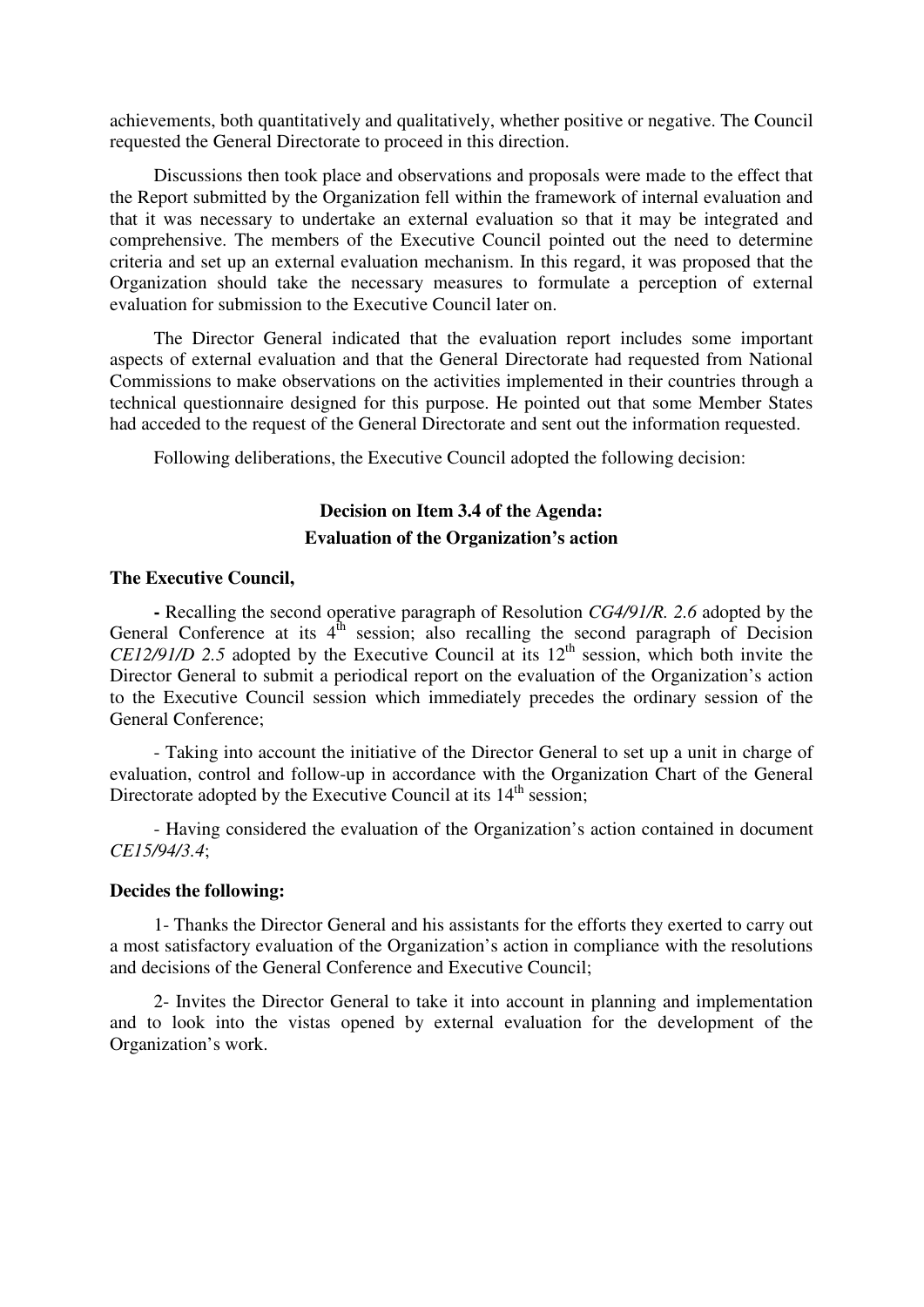## **Agenda Item 2.2: Financial Report of the Director General and Closing Accounts for financial year 1993 and the first semester of 1994 (Document** *CE15/94/2.2* **and** *Addendum***)**

**15-** The Director General made a detailed presentation on his report and reviewed its various sections. He indicated that income in the period between January  $1<sup>st</sup>$ , 1993, and June  $30<sup>th</sup>$ , 1994, had amounted to \$4,631,402.95.and in the period between july1st 1994 and October  $31<sup>st</sup>$  had risen to \$5,789,650,50

 The Director General pointed out that despite the apparent improvement of income, it was still below expectations, and arrears had amounted to  $$47,863,351.28$  by June 30<sup>th</sup>, 1994, while expenditures in the period between January  $1<sup>st</sup>$ , 1993, and June 30<sup>th</sup>, 1994, amounted to \$7,750,531.33. In conclusion of his presentation, he said that the programme and support activities implementation expenses accounted for 80% of total expenditure.

**16-** The members of the Executive Council expressed their thanks to the Director General for the efforts exerted in preparing this Report. Discussions ensued in which the members of the Council expressed the following:

- Concern over the decline of contributions collected from Member States and the danger it posed to the future of the Organization and to the fulfilment of its civilizational mission.
- The importance of collecting and settling the stipulated contributions and warning against the decline of contributions collection.
- Praise for the Financial Report and Closing Account of the Director General.
- The need to implement programmes according to the effectively collected contributions and not on theoretical assumptions.

After deliberations, the Council adopted the following decision:

#### **Decision on Item 2.2 of the Agenda:**

# **Financial Report of the Director General and Closing Accounts for financial year 1993 and the fist semester of 1994**

#### **The Executive Council,**

**-** In accordance with *Articles 18* and *19* of the Charter, *Article 29* of the Financial Regulations and *Article 20*, paragraphs "*e*" and "*d*" of the Rules of Procedure of the Executive Council,

- Considering Decision *CE14/93/D.* 2.2 adopted by the Executive Council at its 14<sup>th</sup> session, inviting, in its operative paragraph *3*, the Director General to take account of the following in the financial report to be submitted to the present  $15<sup>th</sup>$  Council session:

- Closing the accounts at the end of financial year 1993, namely on 31 December 1993, in compliance with Decision *CE13/92/D.* 2.2 adopted by the Council at its  $13<sup>th</sup>$ session, and in accordance with the views expressed by Member States on adopting a financial year corresponding to the Gregorian year;
- Finally closing the accounts on 30 June 1994 to complete the Plan and the Budget for the years 1991-1994 adopted by the General Conference at its fourth session;

- Having considered the Financial Report of the Director General and the Closing Accounts for Financial Year 1993 and the First Semester of 1994 in Document *CE15/94/2.2*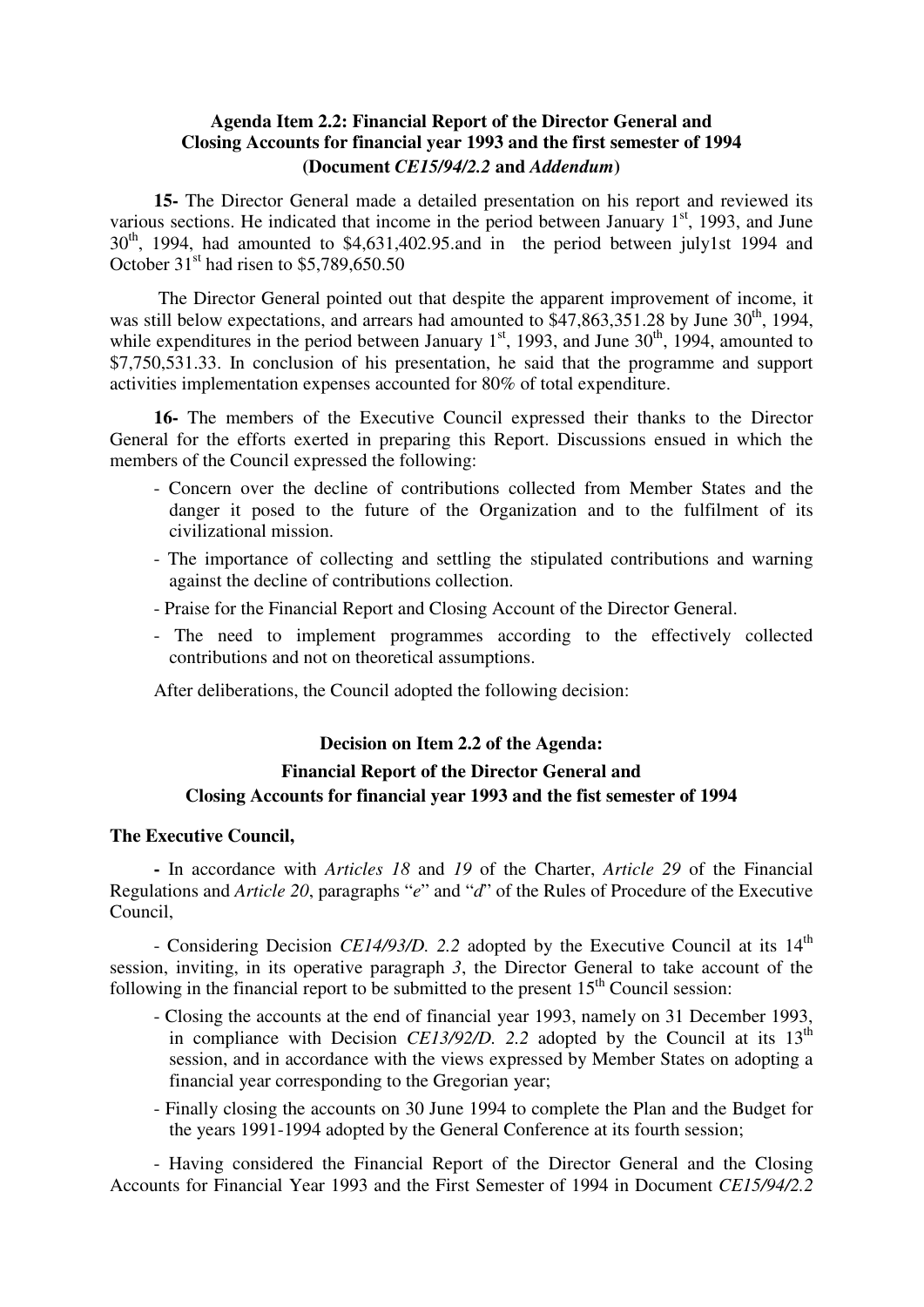and its *Addendum*, which represents the second part of the Financial Report of the Director General and the Closing Accounts for Financial Years 1991-1994 submitted to the  $5<sup>th</sup>$  session of the General Conference in Document *CG5/94/2.3 P.1*, *P.2* and *Addendum*;

- Having heard the clarifications provided by the Director General;

- Considering the deliberations which have taken place;

#### **Decides the following:**

1- Adopts the Financial Report of the Director General and the Closing Accounts for Financial Year 1993 and the First Semester of 1994 contained in Document *CE15/94/2.2* and its *Addendum*, and recommends that the  $5<sup>th</sup>$  Session of the General Conference adopt it,

2- Thanks the Director General and his assistants for the efforts exerted to apply a new financial year, corresponding to the Gregorian year, and for their success in ensuring transition to a new financial year,

3- Invites the Director General to take into account the observations made by the Council members;

4- Invites the Director General to draw up the financial reports of the financial year according to the following schedule:

- Earmark the months of January, February and March of the year following the financial year for closing the accounts and preparing the financial report;
- Earmark the months of April and May for drawing up the report of the audit company;
- Convene the Financial Control Committee meeting at the beginning of July to draw up its report;

5- Invites the Director General to submit these reports to the Executive Council at its ordinary session, held before the end of the year following the financial year, and to submit the statements of the Organization's accounts and a comprehensive statement on expenditures until the end of September of the current financial year.

6- Recommends that the General Conference amend, at its  $5<sup>th</sup>$  session, the Charter, the Financial Regulations and the other internal regulations of the Organization in consonance with paragraph *4* of this decision.

## **Fourth Working Session: Monday 18 Jumada II, 1415H (21 November 1994)**

#### **Morning**

# **Agenda Item 2.3: Reports of the Financial Control Committee and of the Audit Company for financial year 1993 and the first semester of 1994 (Document** *CE15/94/2.3* **and** *Addendum***)**

**17-** The meeting convened in camera and after deliberations, the Council took the following two decisions: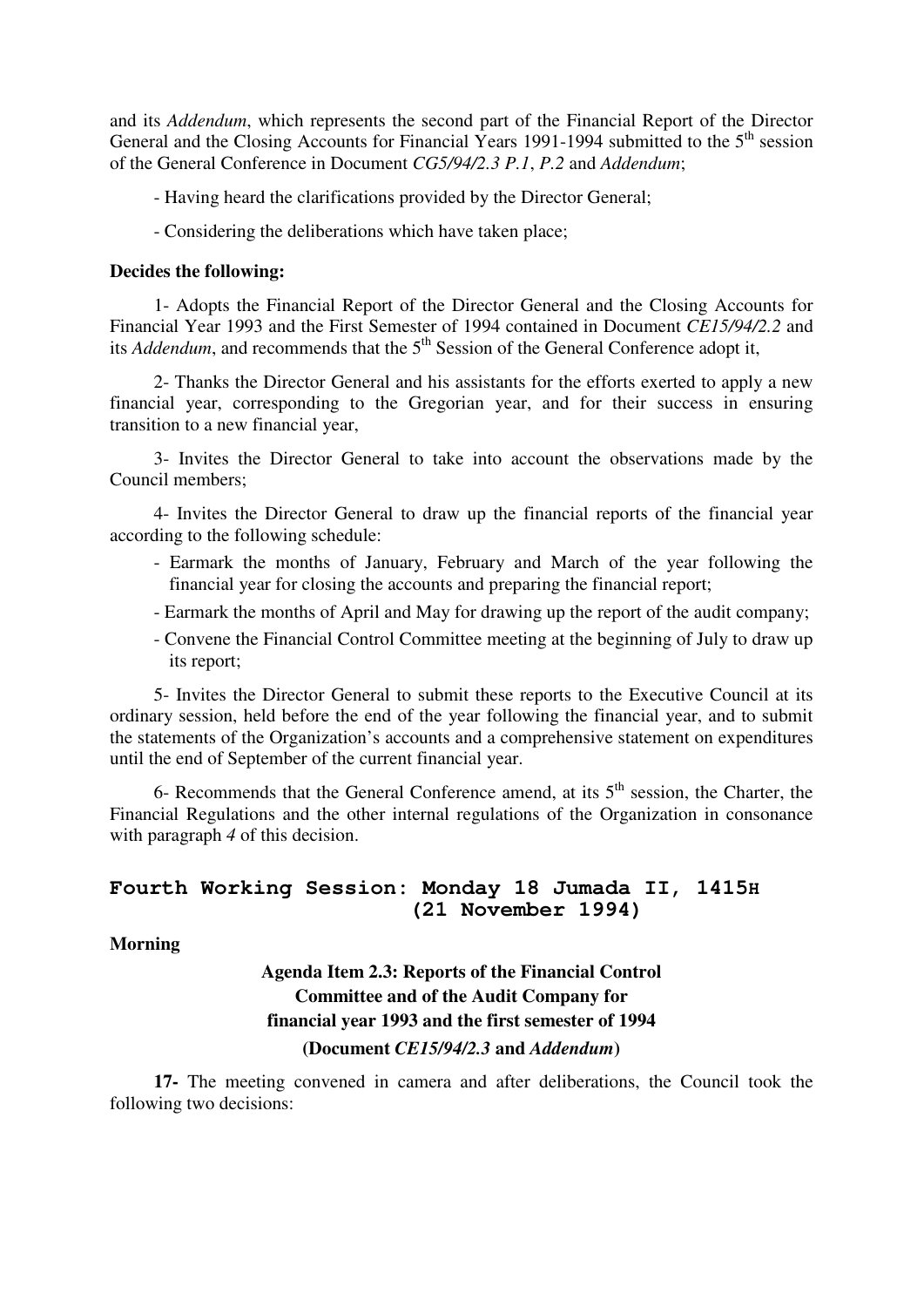# **Decision on Item 2.3 of the Agenda: Reports of the Financial Control Committee and of The Audit Company for financial year 1993 and the first semester of 1994**

#### **The Executive Council,**

- In accordance with *Article 19* of the Charter, *Articles 20* and *26* of the Financial Regulations and *Article 20*, paragraphs "*b*" and "*g*" of the Rules of Procedure of the Executive Council;

- Referring to Decision *CE14/93/D.* 2.3 adopted by the Executive Council at is 14<sup>th</sup> session, requesting the Director General to convene a meeting of the Financial Control Committee to draw up its report for financial year 1993 and the first semester of 1994;

- Having considered the Reports of the Financial Control Committee and of the Audit Company for financial year 1993 and the first semester of 1994 in Document *CE15/94/2.3* and its *Addendum*, which represents the second part of the Reports of the Financial Control Committee and of the Audit Company for the years 1991-1994 submitted to the  $5<sup>th</sup>$  session of the General Conference under n° *CG5/94/2.4 P.1*, *P. 2* and *Addendum*;

- Having heard the Report of the Chairman of the Financial Control Committee;
- Having heard the clarifications provided by the Director General;
- Considering the deliberations which have taken place;

#### **Decides the following:**

1- Thanks the Financial Control Committee for its work;

2- Adopts the Reports of the Financial Control Committee and of the Audit Company for financial year 1993 and the first semester of 1994 in Document *CE15/94/2.3* and its *Addendum*;

3- Invites the Director General to demand that the Audit Company complete its work, draw up its report and submit it to the Director General by the end of May of each year at the latest;

4- Invites the Director General to draw up the financial reports within the time-limit indicated in Decision *CE51/94D. 2.2* and invites the Financial Control Committee to meet, each year, beginning July to draw up its report;

5- Invites the Director General to take into consideration the recommendations of the Financial Control Committee and the observations of the members of the Executive Council;

6- Recommends that the  $5<sup>th</sup>$  session of the General Conference adopt the contents of this decision.

## **Decision in support of the Director General of the Islamic Educational, Scientific and Cultural Organization (ISESCO)**

#### **The Executive Council,**

Having taken cognizance, with regret and bitterness, of the irresponsible campaign waged against the Islamic Educational, Scientific and Cultural Organization in the person of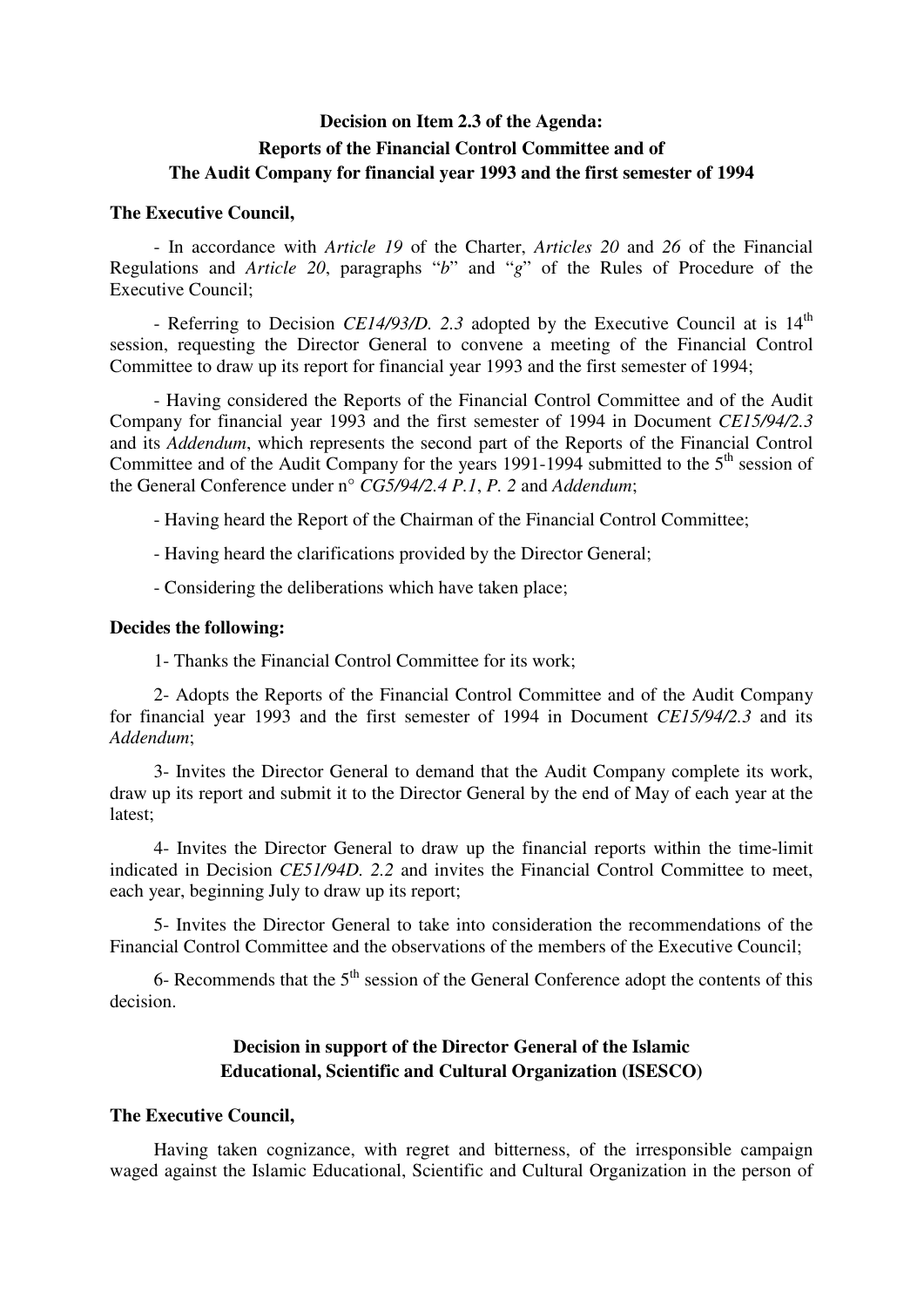its Director General, Dr. Abdulaziz Othman Altwaijri, a campaign all the more dangerous as it might divert the Organization from its essential mission and objectives, at a time when the Ummah is in need, more than ever before, of its full energy, unity and solidarity in order to withstand all the challenges levelled at it,

1- Strongly denounces these perfidious manœuvres and vigourously condemns their instigators;

2- Expresses its total support to the Islamic Educational, Scientific an Cultural Organization, its confidence in its Director General and its full, unshakable support to him, and, in this connection, hails the Director General, for the stand he took, which reflects a lofty attitude and a high sense of responsibility, and commends the laudable manner in which he fulfils his mission;

3- Appreciates ISESCO's accomplishments despite the extremely difficult conditions and notwithstanding the paucity of resources and the multitude of burdens it shoulders;

4- Expresses its confidence in the ability of the Director General to guide the Organization respecting all the while the norms in force, and appeals to all ISESCO staff members to rally around the Director General and support the general policy and objectives of the Organization, abiding by a sense of discipline, respect for hierarchy and adherence to the duty of discretion in both speech and action and observance of the requirements for confidentiality in work.

## **Fifth Working Session: Monday 18 Jumada II, 1415H (21 November 1994)**

#### **Afternoon**

## **Agenda Item 2.4: Report of the Director General on the situation of Member States' contributions to the Organization's budget and on redressing the Organization's financial situation for financial year 1993 and the first semester of 1994 (Document** *CE15/94/2.4***)**

**18-** The Director General submitted his Report on Member States' contributions to the Organization's budget and on redressing the Organization's financial situation for financial year 1993 and the first semester of 1994. He indicated that the report was divided into two parts, the first part showing Member States' contributions for 1992-1993 and the second covering the period 1993-1994. He said that the report included the contributions settled for the financial year 1993-1994 and previous years and showed the Member States which had paid their contributions, either in full or in part, during the financial year 1993-1994, in addition to those Member States which paid their contributions after June 30<sup>th</sup>, 1994. He further stated that the report surveyed the arrears of Member States to the Organization's budget, which amounted to US\$ 47,863,351.28 on June  $30<sup>th</sup>$ , 1994, and invited the Executive Council to consider the matter and take the necessary measures to redress the Organization's financial situation.

**19-** The members of the Executive Council then proceeded to discuss the report and commended the outstanding efforts exerted by the Director General in this regard.

They made the following observations: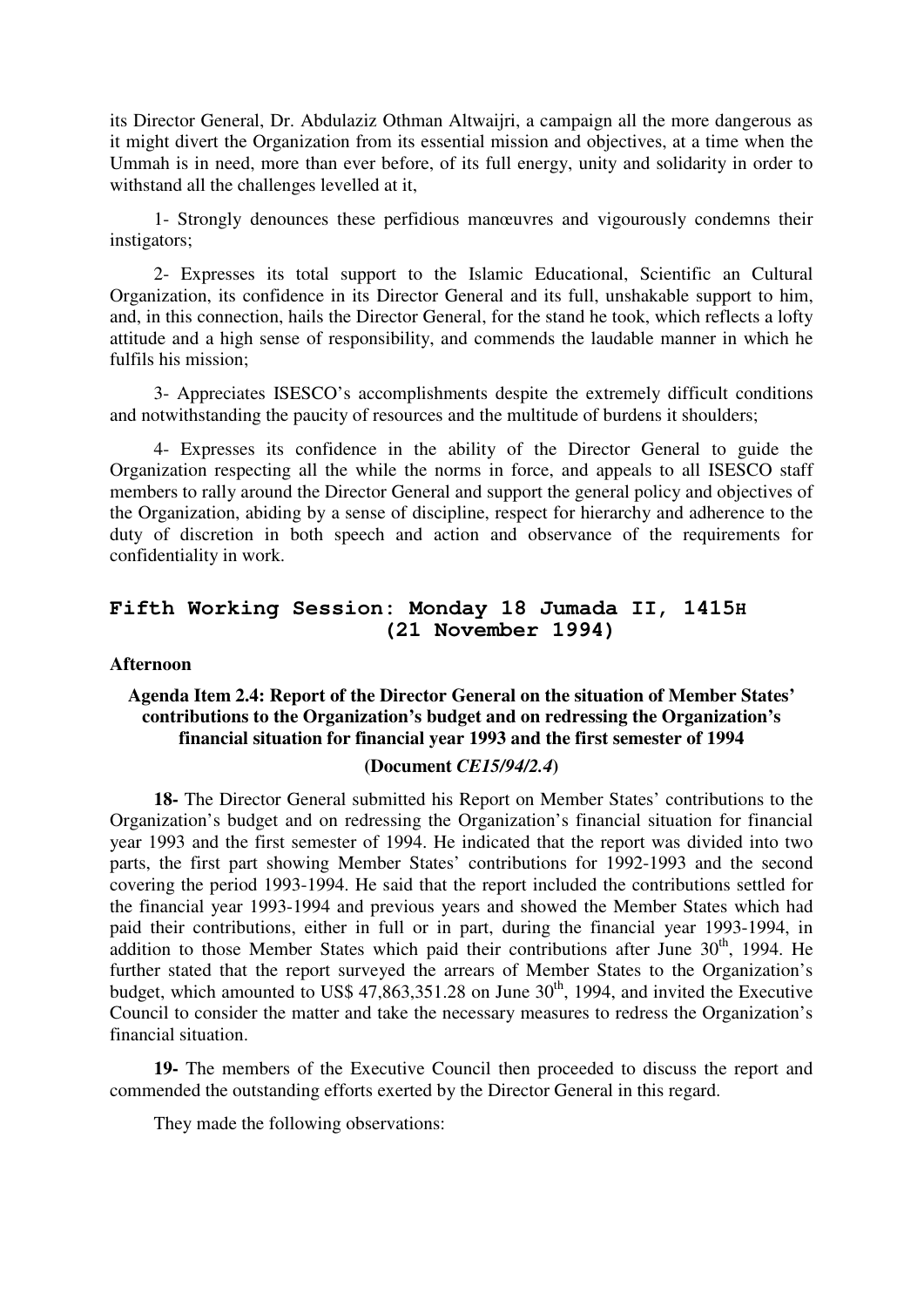- Non-commitment of some Member States to settling contributions according to the rates stipulated in the Organization's budget, which may induce other States to reconsider their contribution rates;
- Revitalization of the Committee set up by the  $14<sup>th</sup>$  Executive Council session to consider the situation of Member States' contributions to the Organization's budget;
- Necessity to refrain from encouraging some Member States to settle their contributions in local currency;
- Necessity not to apply UNESCO's experiment of inflicting sanctions on States which fail to settle their contributions, in view of the special spiritual and civilizational ties binding the Muslim Ummah;
- Inviting the Director General to pay more visits to the Member States in order to shed light on the Organization and its noble objectives, and urge them to settle their contributions to the Organization's budget.

The representative of the Republic of the Sudan then took the floor and stressed that the Sudanese competent authorities had transferred to the account of the Islamic Organization part of the contribution of the Republic of the Sudan for the previous year. The representative of the Republic of Senegal advised the Council, in turn, that the Senegalese competent authorities had transferred to the Islamic Organization's account the contribution of the Republic of Senegal. The representative of the Republic of Yemen emphasized, for his part, that the contributions of his country for the previous period are deposited, in local currency, at the Central Bank of Yemen, and they would transferred to ISESCO's account as soon as some bank obstacles are lifted.

**20-** Commenting on the views expressed, the Chairman of the Executive Council proposed to attach to the Report of the Committee set up to study Member States' contributions to the Organization's budgets, an appeal from the Executive Council urging Member States to settle their contributions.

The Director General thanked the Council members, for their serious discussions that reflected their keen interest in the Organization and their support for its mission. He indicated that the Organization had carried out a comparative study of its revenues over the three-year action plans 1985-1988, 1988-1991 and 1991-1994. He pointed out the significant improvement in the pace of payment of contributions and said that the General Directorate would circulate, at a later session, a document annexed to the Report, showing the countries that paid their contributions after June 1994. He proposed to set up a Committee from the Executive Council members that would meet concurrently with the fifth General Conference to consider this issue. He concluded by inviting the countries that contested their contributions to hasten to settle what they deemed to be appropriate until the General Conference rules the matter.

After discussions, the Council adopted the following decision:

#### **Decision on Item 2.4 of the Agenda:**

**Report of the Director General on the situation of Member States' contributions to the Organization's budget and on redressing the Organization's financial situation for financial year 1993 and the first semester of 1994**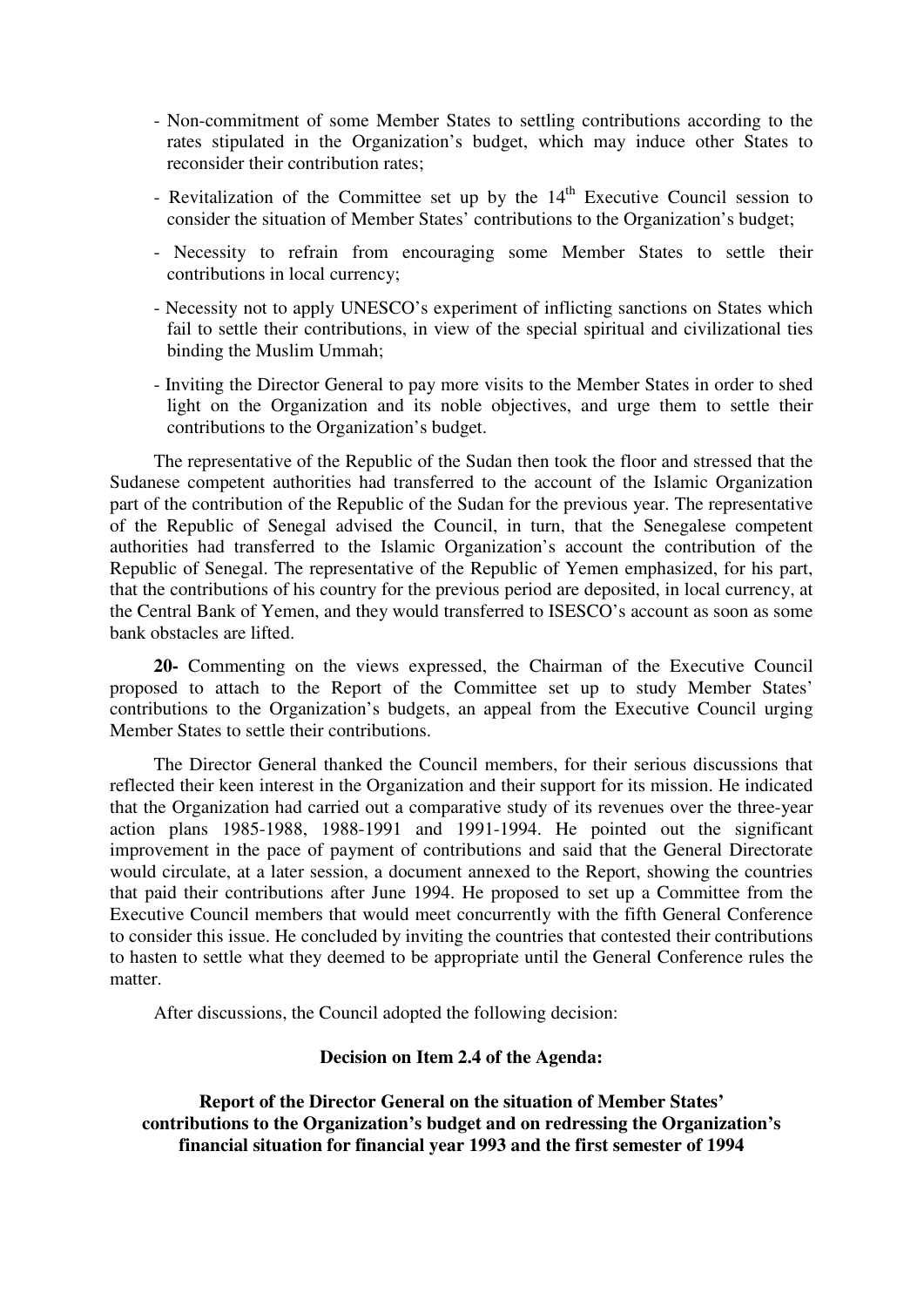#### **The Executive Council,**

- In accordance with Article 16 of the Charter and Article 6 of the Financial Regulations;

- Referring to Decision *CE14/94//D. 2.4* which was adopted by the Executive Council at its 14th session, particularly the sixth operative paragraph in which it requests the General Conference to take effective measures in order to redress the Organization's financial situation in keeping with the principle of Islamic solidarity expressed by Member States upon their signature of the Organization's Charter, by having recourse, of the General Conference so desires, to the comprehensive and practical study which was prepared by the ad-hoc committee set up by the Executive Council at its  $14<sup>th</sup>$  session and which was circulated to the Council members in view of its usefulness;

- Recalling Decision *CE13/92/D. 2.4* which was adopted by the Executive Council at its 13<sup>th</sup> session, particularly the ninth operative paragraph thereof, in which the Executive Council calls on the Member States which contest their contribution rates to continue settling their contributions according to the very rates adopted by the Organization's General Conferences, and invites the Director General to place this item on the agenda of the  $5<sup>th</sup>$ General Conference session for consideration and to cooperate with the ad-hoc Committee in order to reach a satisfactory solution to this problem;;

- Having examined the Director General's report on Member States contributions to the Organization's budget and on redressing its financial situation for financial year 1993 and the first semester of 1994, which is included in Document *CE15/94/2.4* which constitutes the second part of the Director General's report on Member States' contributions to the Organization's budget for 1991-1994, submitted to the  $5<sup>th</sup>$  General Conference session under n° *CG5/94/2.5 P.2*;

- Noting that the pace of Member States' settlement of their contributions to the Organization's budget is still below the acceptable standards, a fact which affects directly the implementation of the Organization's various programmes and activities;

- Having also examined the report of the above-mentioned Committee which was set up by the Executive Council at its  $14<sup>th</sup>$  session;

- Having heard the clarifications provided by the Director General;

- Considering the deliberations which have taken place;

#### **Decides the following:**

1- Adopts the Director General's Report on Member States' contributions to the Organization's budget and on redressing its financial situation for financial year 1993 and the first semester of 1994, which is included in Document *CE 15/94/2.4*, and recommends to the General Conference to adopt it;

2- Congratulates the Director General for the outstanding efforts he has exerted in this respect;

3- Endorses the report of the Committee set up by the Executive Council at its  $14<sup>th</sup>$ session, entitled the report of the Committee in charge of considering the situation of Member States' contributions to ISESCO's budgets, and recommends to the  $5<sup>th</sup>$  session of the General Conference to endorse it;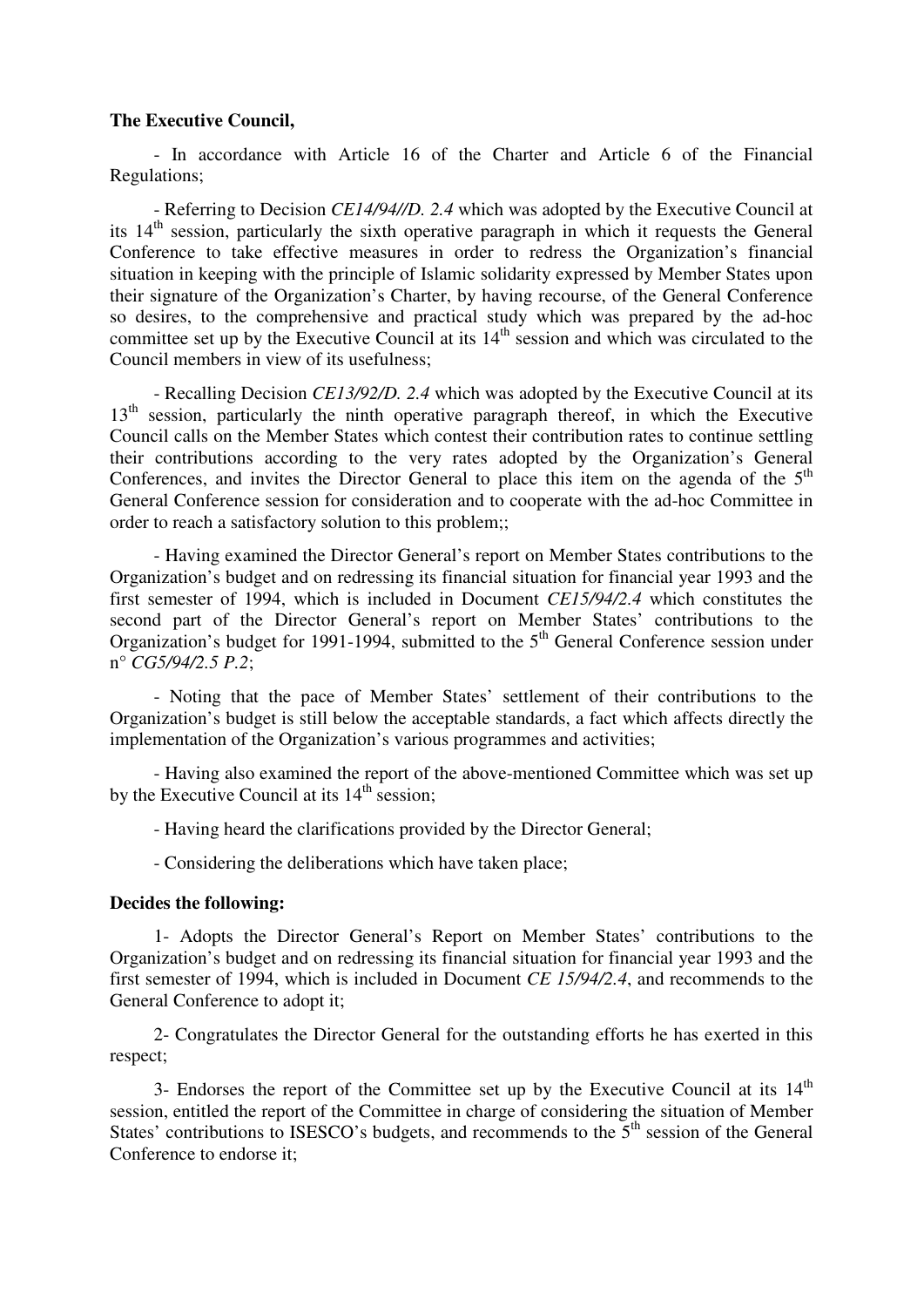4- Thanks the Committee for its efforts and invites it to cooperation with the Director General in providing a practical and specific proposal for solving all problems resulting from some Member States' delay or failure to settle their contributions, in addition to the problem of contribution rates of the States which contest their rates, and calls for submitting this proposal to the General Conference;

5- Recommends to the  $5<sup>th</sup>$  General Conference session to consider and adopt these proposals;

6- Invites the Executive Council members to urge their States to be committed to settling their contributions, and to ensure follow-up to this issues with them.

## **Sixth Working Session: Tuesday 19 Jumada II, 1415H (22 November 1994)**

#### **Morning**

# **Agenda Item 3.1: Draft Action Plan and Budget for the years 1995-1997**

#### **(Document** *CE15/94/3.1***)**

**21-** The Director General introduced the project, stressing that the General Directorate had taken into consideration the observations made by the Council, at its previous session, on the Draft Action Plan, and had sorted them in 50 proposals, some of which dealt with educational, scientific and cultural programmes and others with support programmes, the general policy and functioning. He pointed out that they were all included in the Draft Action Plan after their in-depth examination by an ad-hoc committee set up by the Director General for this purpose.

The General Director then proceeded to sum up the most important proposals as follows:

- Keep the budgets of sectors and services unchanged for the three years 1995-1997;
- Set up the Sarajevo Unit and earmark assistance and support programmes for Azerbaijan and India-occupied Kashmir;
- Review the expenditure rates concerning the general policy, programmes, activities and joint expenditures, in order to allocate the major share of appropriations to the implementation of programmes.

**22-** The Council congratulated the Director General and his assistants for the Draft Action Plan and Budget for the years 1995-1997, and thanked the Director General for his responsiveness and for taking into account the observations made by the Executive Council at its 14th session, thus bringing about a diversified, detailed and ambitious Action Plan. An extensive discussion followed on the sections and sub-sections of the Draft Action Plan and Budget. Proposals and observations focused on the following:

- Devise a mechanism to determine the way in which the General Directorate should establish an order of priority for implementation of programmes, in the light of the effectively collected budget;
- Enlarge the scope of distance education and in-service training programmes, as they are less costly, of greater impact and could be widely disseminated much more than short-term courses;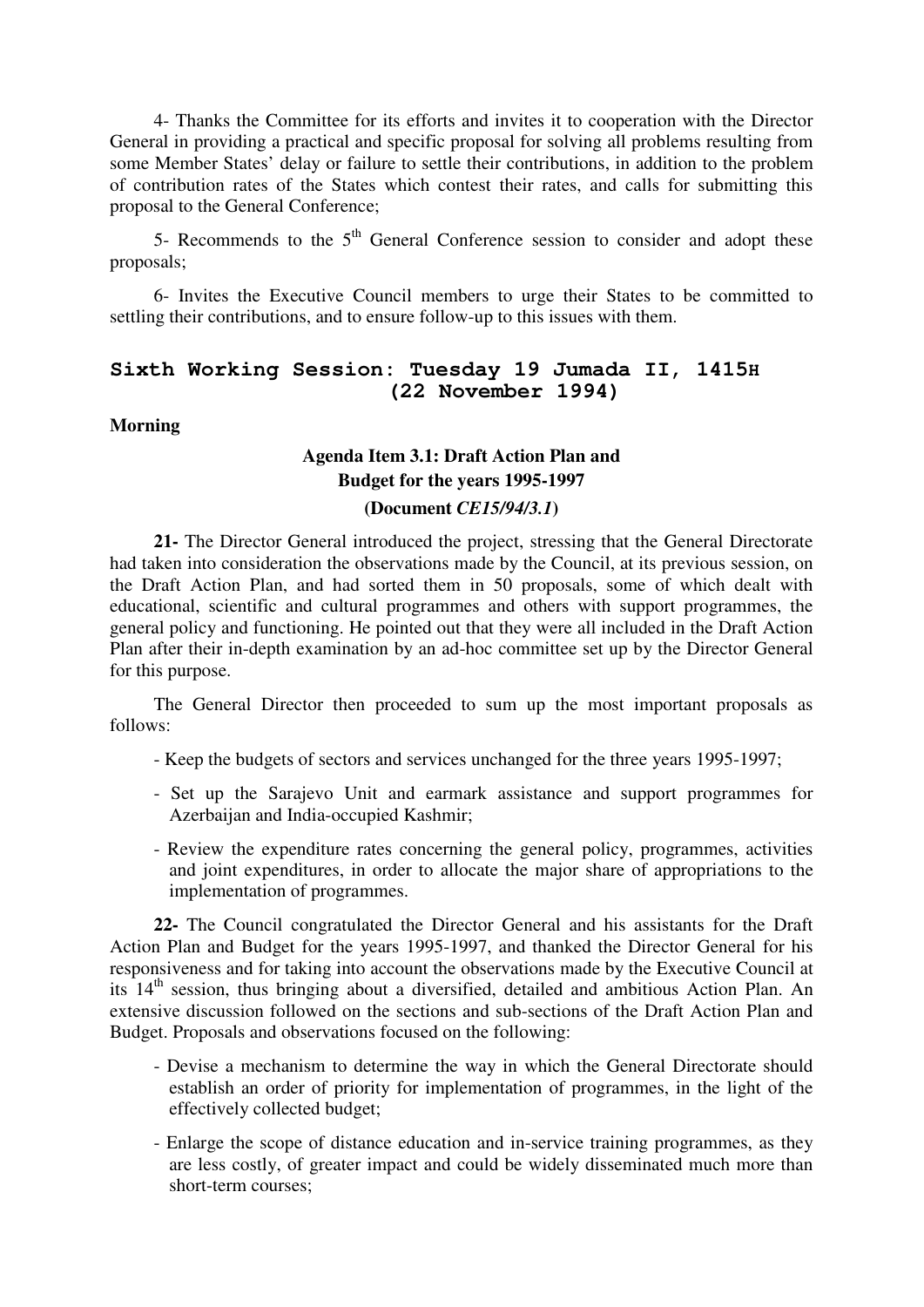- Set-up, within the General Directorate, an organ catering for basic education, literacy, vocational and technical education, on the basis of the Special Islamic Programme for Literacy and Basic Training in Islamic Countries and Communities;
- Draw up a plan that would enable the General Directorate to benefit from donor parties, within the framework of the resolutions of the Jomtien Conference on "Education for All";
- Give priority in implementation, whenever possible, to programmes that are related to preventive and environmental education and the use of computers in Qur'anic and *Hadith* studies;
- Attach greater importance to scholarships and training programmes, widen their scope to comprise all sciences and knowledge and strive not to limit them to teaching the Arabic language and Islamic education;
- Give priority in implementation to the neediest countries, taking into account geographic distribution;
- Give priority in implementation, whenever possible, to scientific programmes that deal with the problems of the environment, the management of water resources and energy sources;
- Set up a Unit for prospective studies, strategic and geographic analysis, which takes into account the new changes and orientations that resulted from recent world conferences and agreements;
- Attach importance to the Islamic encyclopedia project and look into the possibility of participation of some ISESCO Executive Council members in the project's editorial board;
- Attach importance to programmes concerned with strengthening and asserting the Islamic identity through positive, dynamic initiatives rather than defensive, introvert attitudes;
- Draw up a programme that focuses on Islamic monuments and works of art and try to recover those that have been taken away to foreign museums;
- Look into the possibility of raising the budget of the Documentation and Information Centre so that it could take up the contemporary challenges levelled at the Muslim Ummah.

Some representatives of Member States submitted written proposals on the draft Action Plan and Budget to the effect of merging some programmes, raising or reducing the budgets appropriated thereto, which would be taken into account by the General Directorate when it starts implementing the Action Plan, particularly with regard to the proposals submitted by the representative of the State of Qatar.

At the end discussions, the Council Chairman thanked the members for their interest and cooperation in enriching the Draft Action Plan and Budget. His thanks and appreciation went in particular to the representatives of the Republic of Azerbaijan, the Hashemite Kingdom of Jordan, the Islamic Republic of Iran and the Republic of the Sudan for kindly announcing the readiness of their countries to provide annual scholarships in the various scientific fields for the benefit of students of Member States. He invited the Council to urge the other Member States to follow their example.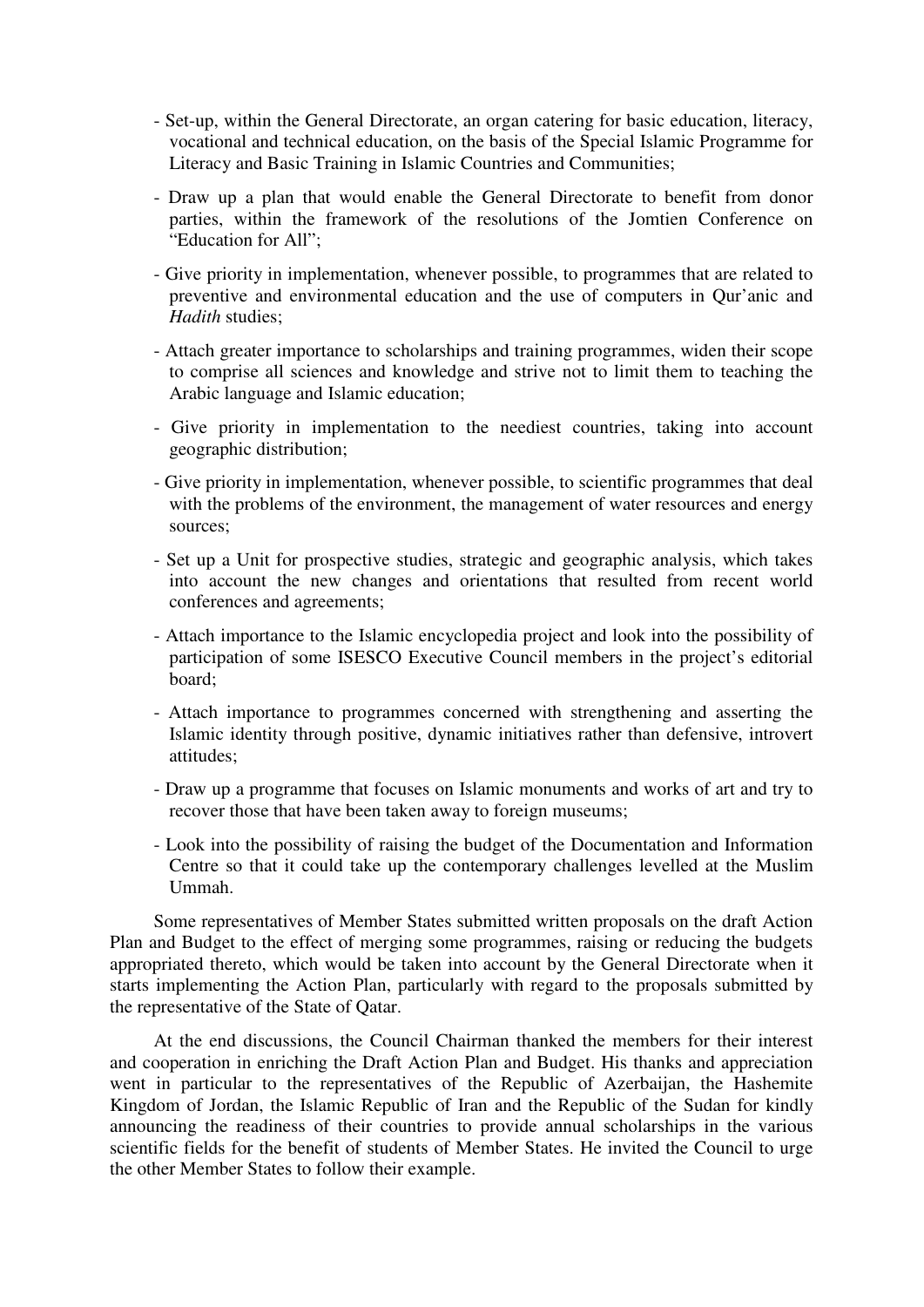## **Seventh Working Session: Tuesday 19 Jumada II, 1415H (22 November 1994)**

#### **Afternoon**

# **Agenda Item 3.1: Draft Action Plan and Budget for the years 1995-1997 (cont'd) (Document** *CE15/94/3.1***)**

**23-** The Director General took the floor to reply to the queries, proposals and observations of Council members. He indicated, in this context, that the Organization would endeavour to coordinate with Member States' National Commissions to set priorities according to needs and ascertain the readiness to host the activities. Referring to some activities and programmes included in the Draft Action Plan, he said that they conformed to a great number of proposals made by the Executive Council members. In conclusion of his presentation, he emphasized that the Organization, when carrying out activities, endeavours to coordinate with similar institutions to avoid duplication and dispersion of efforts.

The Director General's presentation was followed by that of the Deputy Director General in Charge of Programmes and Directors of Directorates, who addressed the technical aspects of the preparation of the Draft Action Plan and its implementation means, and answered some of the queries raised by Council members.

After deliberations, the Council approved the budget of the Three-Year Action Plan 1995-1997, amounting to US\$ 39,827,522. The representatives of the State of Qatar and the State of Kuwait expressed reservations on the increase in the budget, as compared to the budget of the 1991-1994 Action Plan. After deliberations, the Council adopted the following decision:

#### **Action Plan and Budget for the years 1995-1997**

#### **The Executive Council,**

- In accordance with Article 7 of the Financial Regulations and Article 20, paragraphs "h" and "I" of the Rules of Procedure of the Executive Council;

- Referring to Decision CE 14/93/D. 3.1 adopted by the Executive Council at its 14<sup>th</sup> session, in particular:

1- Inviting the Director General, the first operative paragraph of this decision, to prepare the final version of the Action Plan and Budget for the years 1995-1997 after introducing the amendments proposed by the Executive Council members

2- Calling upon the Director General, in the second operative paragraph of the same decision, to limit any budget increases to the Expenditure resulting from the Enlarged membership of the Executive council, the changed financial year, the setting up of Sarajevo Unit, and the support programmes in favour of Azerbaijan and the India-occupied Kashmir

3- Recommending, the third operative paragraph of the same decision, that the  $5<sup>th</sup>$ session of the General Conference approve the increase of the Budget by One-sixth to cover the six month transition period, starting on Jult  $1<sup>st</sup>$ , 1994 and ending on December 31 $<sup>st</sup>$ , 1994,</sup> wich represents the period falling between the end of the previous plan on june 30, 1994 and the beginning of the Action Plan under consideration on January  $1<sup>st</sup>$ ,1995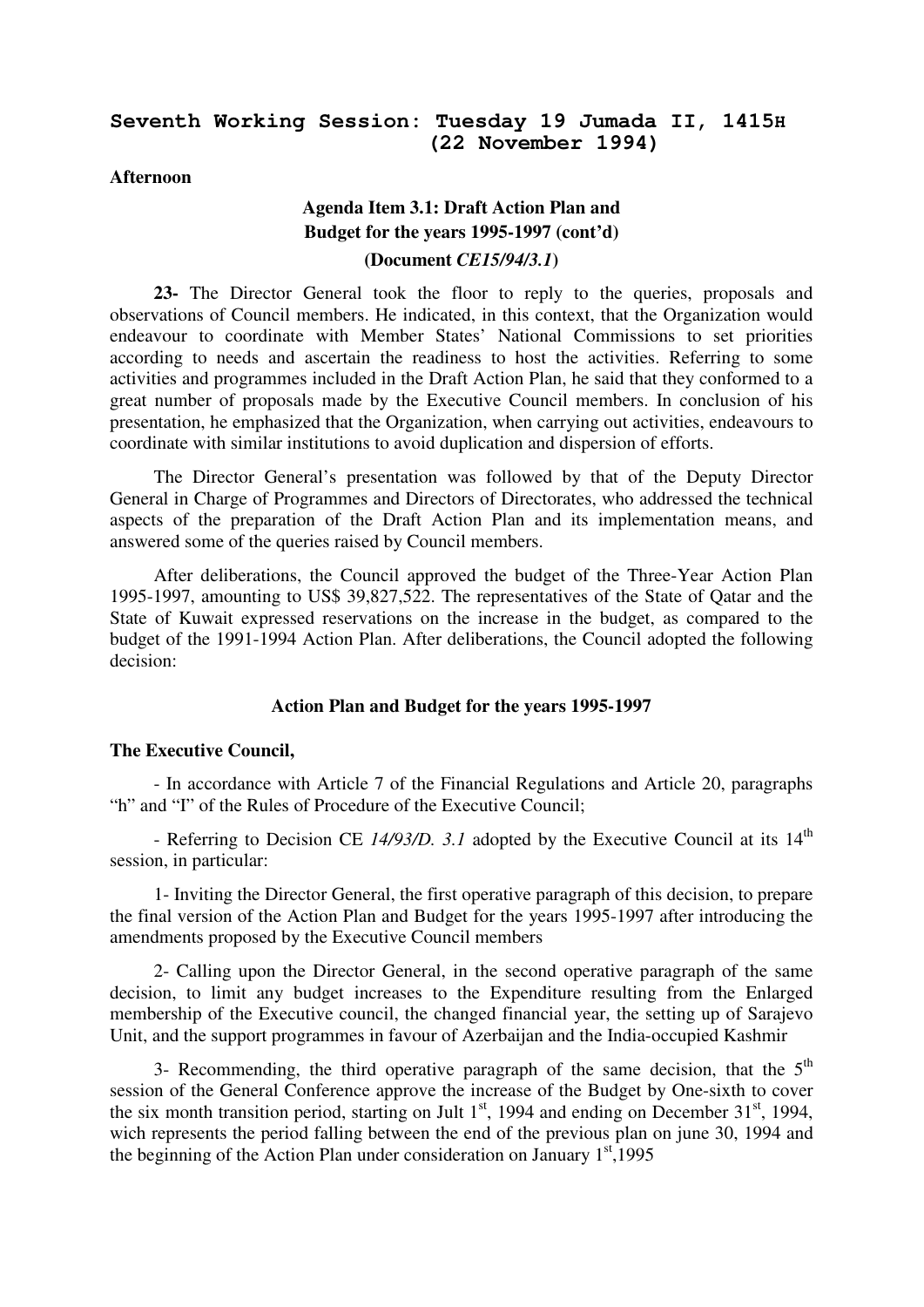\_ Noting, with satisfaction, after consideration of the final draft Action plan and Budget for the years 1995- 1997 (Document CE 15/94/3.1) submitted to the General conference under the symbol CG 5/94/3.1 that this project has taken into consideration the views expressed by the Executive council members and reflected strictly and transparently the requirements for the transition to a new financial year corresponding to the the Gregorian year

- Having heard the clarifications provided by the Director General and his assistants
- Considering deliberations wich have taken place

Decides the following :

- 1- Adopts the Action Plan of the Organisation as comprised in the Draft Action Plan and Budget for the years 1995-1997 (Document CE 15/94/3.1)
- 2- Approves the proposed budget amounting to US 39,827,522 to cover the period between January 1<sup>st</sup>, 1995 and December 31<sup>st</sup>, 1997, and approves the proposed additional budget amounting to US 5,104,834 to cover the transition period from July 1<sup>st</sup>, 1994 to December 31<sup>st</sup>, 1994 and recommends that the 5<sup>th</sup> session of the General Conference adopt them
- 3- Thanks the Director General and his assistants for the efforts they exerted in the preparation of this document

Agenda Item 3.2 : Implementation Mechanisms of the Special Islamic Programme for Literacy and Basic Training for all in Islamic countries and communities

Refering to Decision CE 14/93/D. 3.1 adopted by the Executive Council at its  $14<sup>th</sup>$  session in particular :

- 1- Inviting the Director General, in the first operative paragraph of this decision, to prepare the final version of the Action Plan and Budget for the years 1995-1997, after introducing the amendments proposed by the Executive Council members
- 2- Calling upon the Director General, in the second operative paragraph of the same decision, to limit any budget increases to the expenditure resulting from the enlarged membership of the Executive council , the changed financial year, the setting up of the Sarajevo unit, and the support programmes in favour of Azerbaijan and the Indiaoccupied Kashmir
- 3- Recommending, in the third operative paragraph of the same decision, that the  $5<sup>th</sup>$ session of the General conference approve the increase of the budget by one-sixth to cover the six month transition period, starting on July  $1<sup>st</sup>$ , 1994 and ending on December  $31<sup>st</sup>$ , 1994 wich represents the period falling between the end of previous plan on june  $30<sup>th</sup>$ , 1994and the beginning of the Action plan under consideration on January  $1<sup>st</sup>$ , 1995
- Noting, with satisfaction, after consideration of the final Draft Action Plan and Budget for the years 1995-1997 (Document CE 15/94/3.1) submitted to the General Conference under the symbol CG 5/94/3.1, that this project has taken into consideration the views expressed by the Executive Council members and reflected strictly and transparently the requirements for the transition to a new financial year corresponding to the Gregorian year
- Having heard the clarifications provided by the Director General and his assistants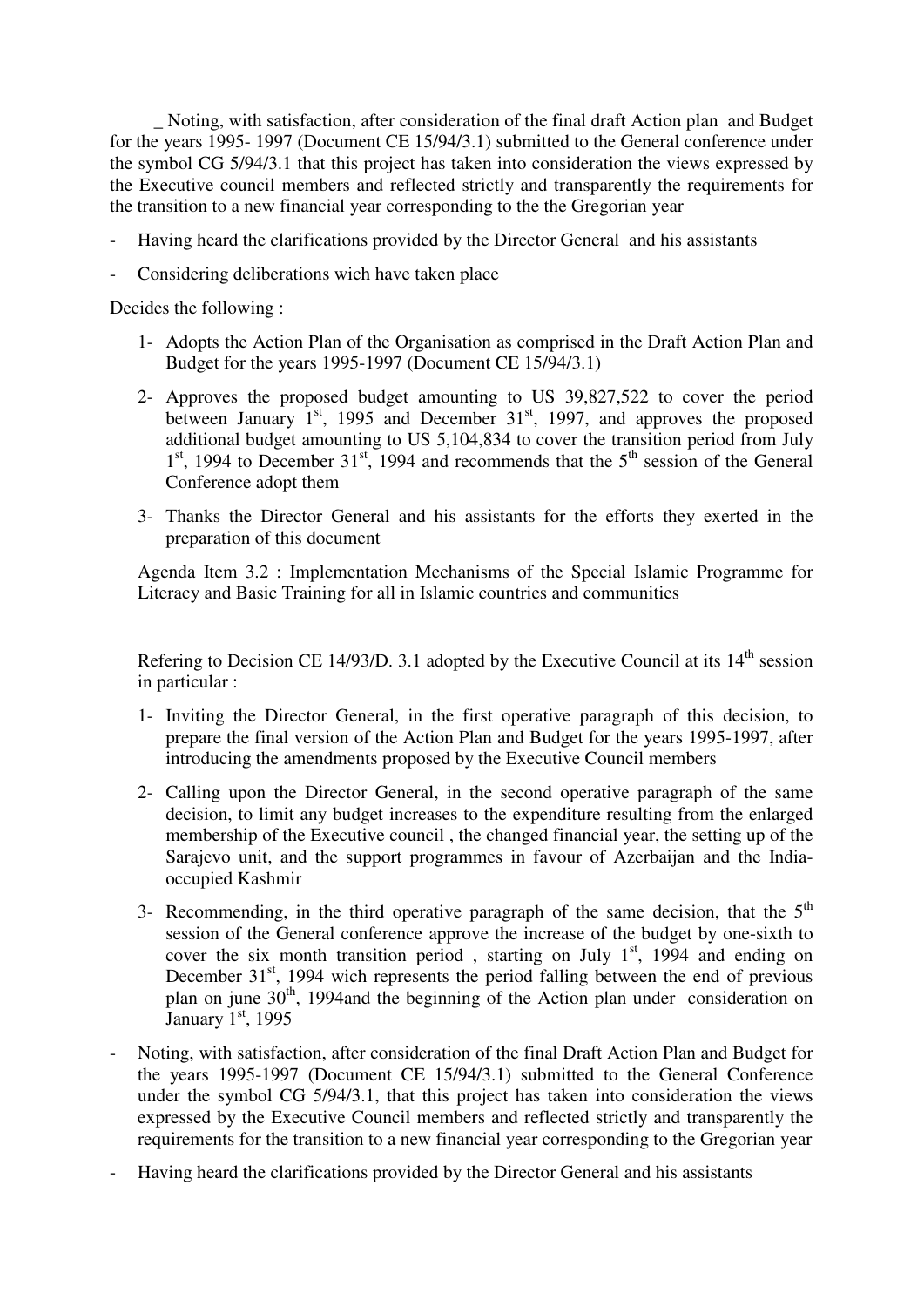Considering the deliberations wich have taken place

## **Decides the following** :

- Adopts the Action Plan of the organisation as comprised in the Draft Action Plan and Budget for the years 1995-1997 (document CE 15/94/3.1)
- Approves the proposed budget amounting to US 39,827,522 to cover the period between January  $1<sup>st</sup>$ , 1995 and December  $31<sup>st</sup>$ , 1997, and approves the proposed additional budget amounting to US 5.104.834 to cover the transition period from July  $1<sup>st</sup>$ , 1994 to December  $31<sup>st</sup>$ , 1994 and recommends that the  $5<sup>th</sup>$  session of the General Conference adopt them
- Thanks the Director General and his assistants for the efforts they exerted in the preparation of this document
	- Agenda item 3.2 : Implementation Mechanisms of the special Islamic Programme for Literacy and Basic Training for All in Islamic countries and communities.
	- **24-** The Director General introduced the Document, indicating that it had been prepared in accordance with the directives and guidelines contained in the document of the Islamic programme endorsed by the General Conference at its second extraordinary session held in 1990 in Jomtien. He underlined that the implementation mechanisms provided for a varied set of programmes and activities covering all fields of action pertaining to literacy according to the needs, requests and specific characteristics of each Member State.

The Members of the Executive Council proceeded to discuss the various aspects of the Document. Their observations and proposals focused on the following:

- Non-satisfaction with the remedies proposed to solve the illiteracy problem within the framework of the World Declaration on "Education for All" issued in Jomtien, from which stemmed the Special Islamic Programme for Literacy and Basic Training for All in Islamic Countries and Communities;
- Necessity to proceed from standardized model programmes which take into consideration the national programmes of Member States, provide them with advanced educational methods that transcend conventional systems, and take interest in training educational cadres at a first stage, on the understanding that this experiment be launched, at a first phase, in one or two Member States within a specific period of time;
- Consider setting up an Islamic Literacy Mechanism similar to the Arab one, to be supervised by the Organization and financed from a fund established for this purpose;
- Importance o grassroots participation through non-governmental organizations.
- **25-** The Director General then took the floor and expressed appreciation for the views and proposals of the members of the Executive Council. He expressed his determination to give a new impetus to the Islamic Programme by convening, at the Organization's headquarters, a meeting of literacy programmes officials in the Islamic world to discuss the experience of their respective countries and come up with an approach to the implementation of this programme.

After discussion, the Executive Council issued the following decision:

#### **Decision on Item 3.2 of the Agenda:**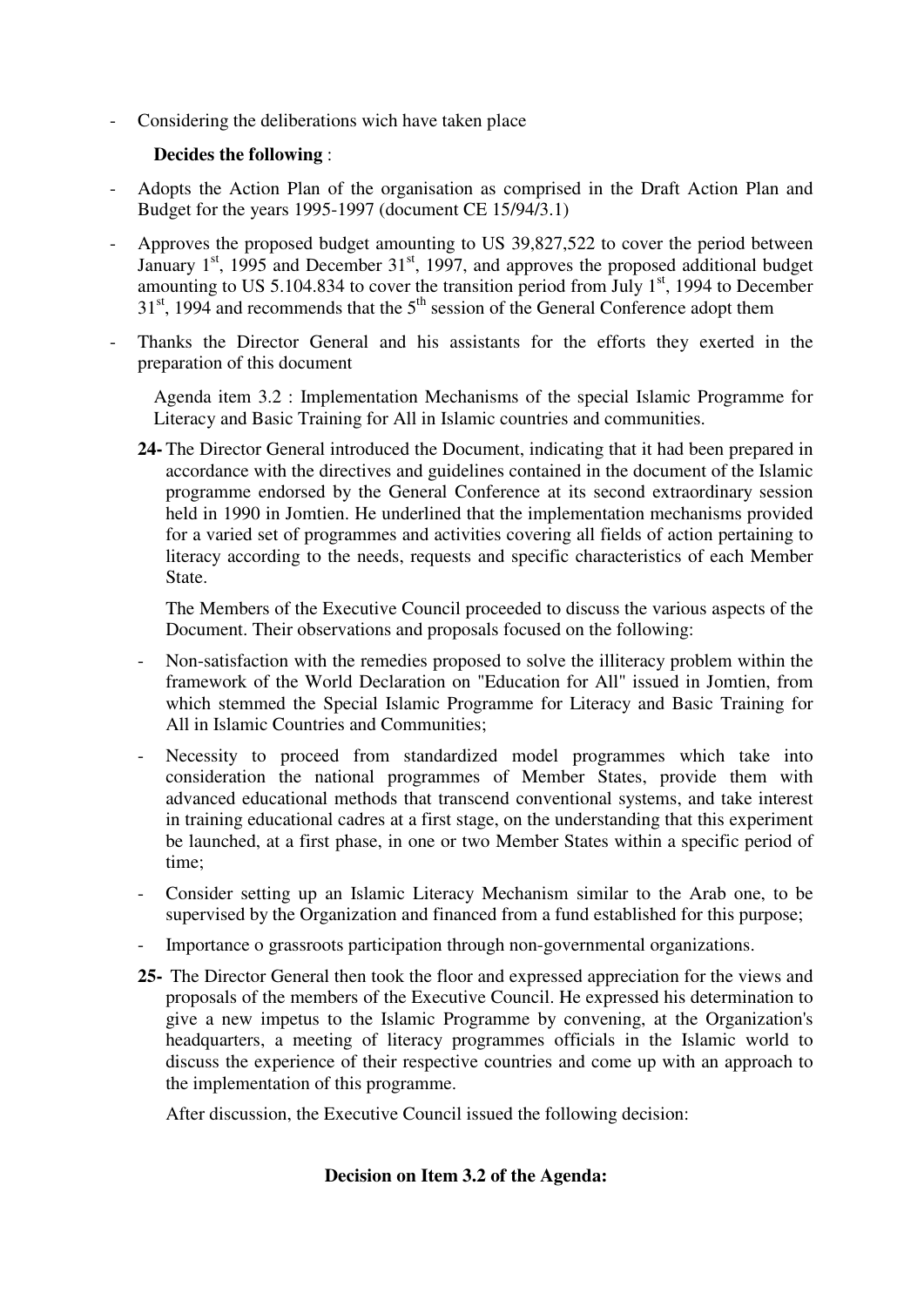## **Implementation Mechanisms of the Special Islamic Programme for Literacy and Basic Training for All in Islamic Countries and Communities**

## **The Executive Council,**

- Recalling Decision CE 12/91/D. 4.1 adopted by the Executive Council at its  $12<sup>th</sup>$ session on the "implementation Mechanisms of the Special Islamic Programme for Literacy and Basic Training for All in Islamic countries and Communities", in which it requested to be informed, in each session, of the developments in the implementation of this Programme;
- Considering that the Executive Council, at its  $13<sup>th</sup>$  and  $14<sup>th</sup>$  sessions, had deferred consideration of this item to the  $15<sup>th</sup>$  session:
- Having considered Document CE 15/94/3.2 on this topic;
- Having heard the clarifications provided by the Director General;
- Considering the deliberations which have taken place;

### **Decides the following:**

- Thanks the Director General and his assistants for their efforts in this regard;
- Invites the Director General to prepare a practical plan for the Islamic Literacy Programme for the Islamic World and mobilize the necessary resources for this purpose.

#### **Agenda Item 3.3: Proposed Establishment of ISESCO Education Centres**

#### **(Document CE 15/94/3.3)**

**26-** The Director General introduced the Document, referring to the experience acquired by the Islamic Organization through the implement educational programmes, particularly those relating to curricula, teacher training and modernization of teaching methods. He indicated that, during the evaluation process, the General Directorate had noted the inability of these programmes to assimilate additional trained technical cadres, in addition to the insufficient follow-up and the limited efficiency of direct central supervision, in view of administrative procedures and on-site visits required, etc. as a result of this evaluation, the General Directorate submitted the project of setting up education centres that would directly supervise the in-service training of teachers as well as other educational aspects.

The Council proceeded then to discuss the project and endorsed it. The Council made the following proposals:

- Change the title of the project to "Project of ISESCO Education Centres" and review its objectives, programmes and other details;
- Benefit from the experience of similar organizations in this field: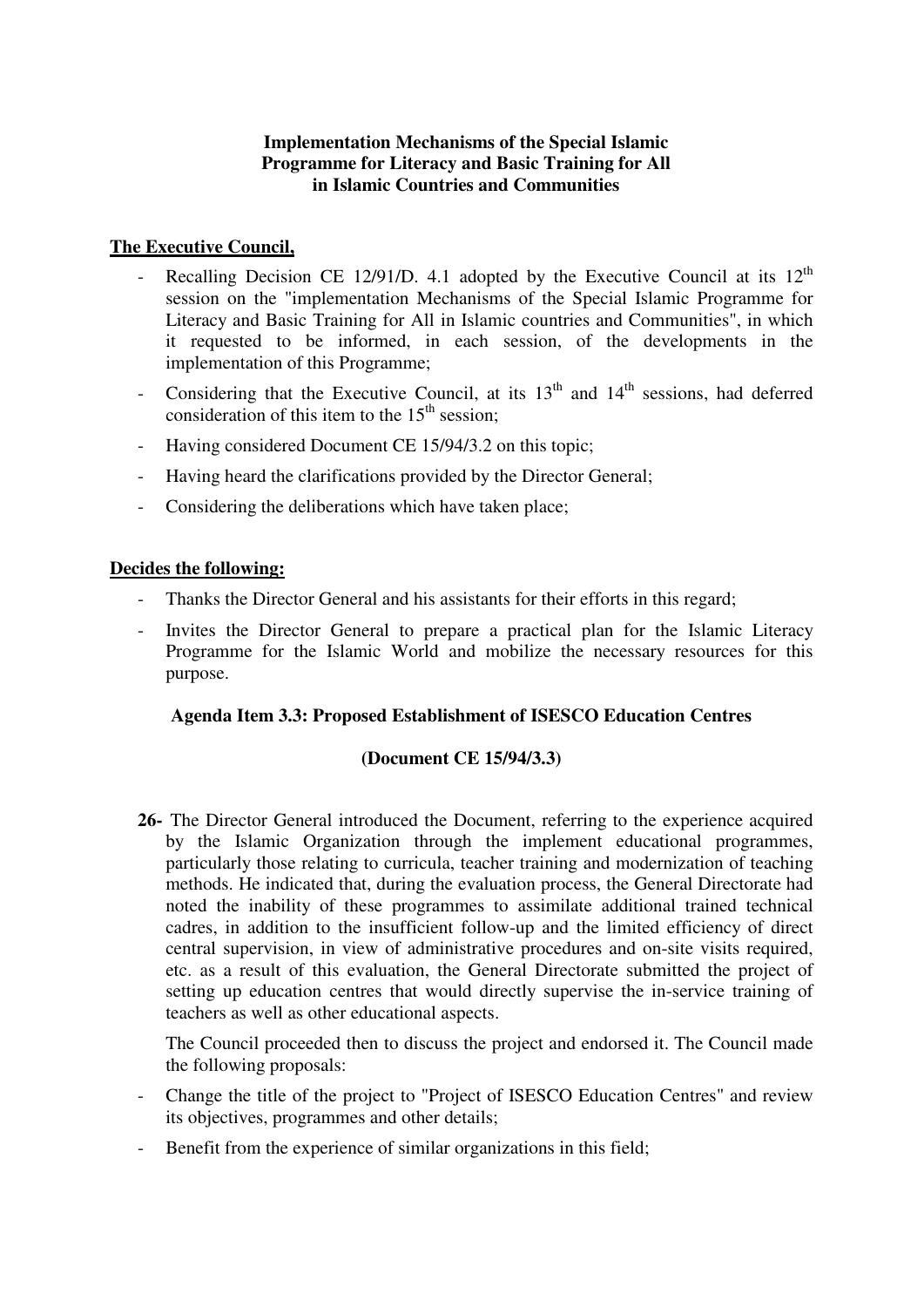- Start this project on a pilot experimental basis in some Member States. This experience would be carried out in other States in the light of the results obtained.
- Contact the States concerned to consult them on the establishment of ISESCO Education Centres.

The representatives of Azerbaijan, Pakistan, Chad and the Comoros expressed the desire of their countries to host these centres. The Council then adopted the following decision:

# **Decision on Item 3.3 of the Agenda:**

## **Proposed Establishment of ISESCO Education Centres**

## **The Executive Council,**

- Referring to Article 2 of the Charter;
- Considering that the Executive Council had decided, at its  $14<sup>th</sup>$  session, to defer consideration of the "Proposed Establishment of ISESCO Education Centres" to its  $15<sup>th</sup>$  session:
- Having considered this project in Document CE 15/94/3.3;
- Having heard the presentation of the Director General;
- Considering the deliberations which have taken place;

#### **Decides the following:**

- Approves, in principle, the establishment of ISESCO Education Centres (Document CE  $15/94/3.3$ ) submitted to the  $5<sup>th</sup>$  session of the General Conference under the symbol CG 5/94/3.2 and recommends that the General Conference approve it;
- Invites the Director General to reconsider the details of the project taking into consideration the observations of the Executive Council members.

**Eight Working Session: Wednesday, 20 Jumada II, 1415H (23 November 1994) Morning**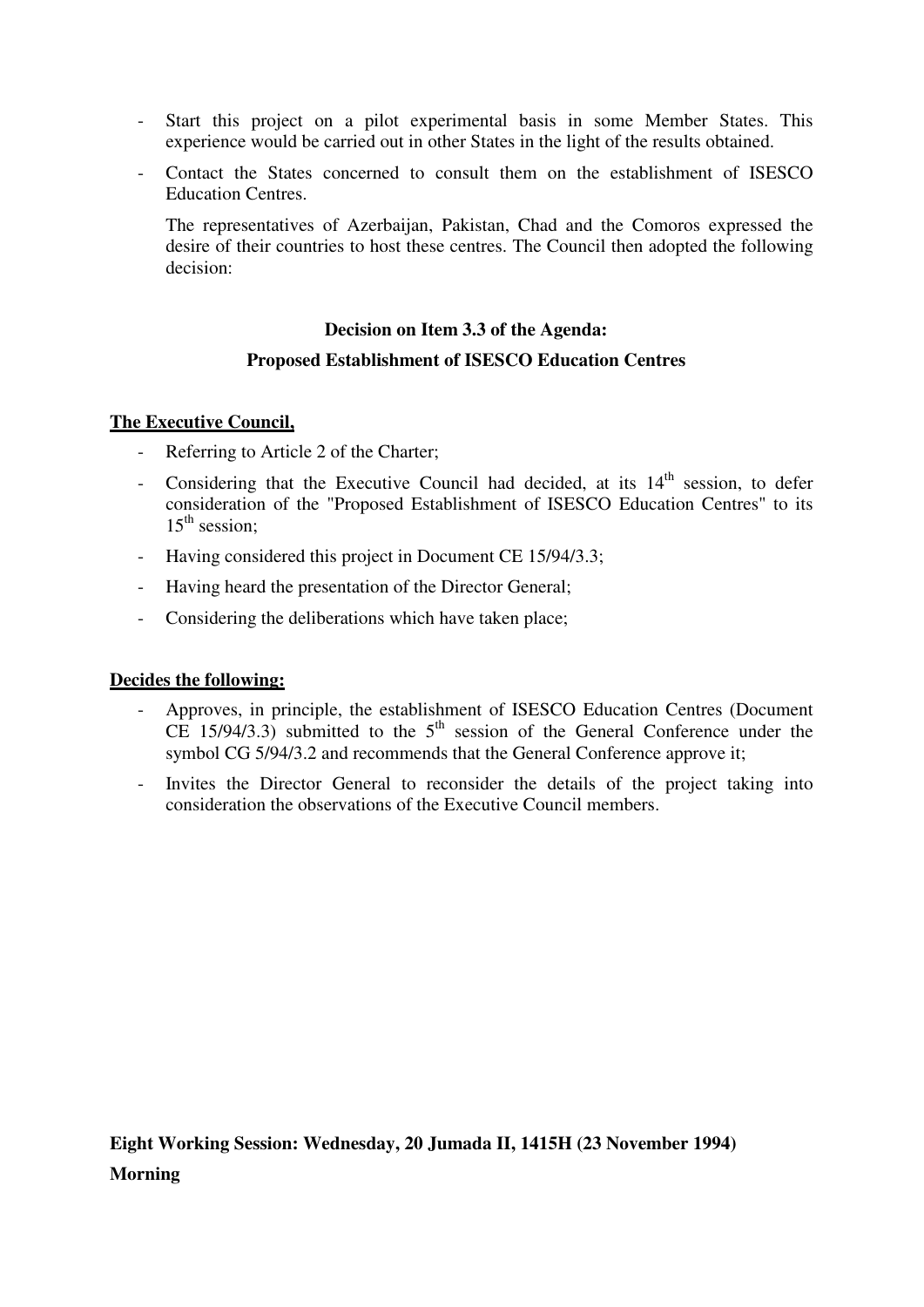## **Agenda Item 3.5: Draft Islamic Convention for the Protection of Copyright**

#### **(Document CE 15/94/3.5)**

**27-** The session started with a presentation of the project by the Director General who indicated that the protection of Copyright was a prerequisite of cultural development and a basic condition for the encouragement of literacy and artistic creativity and the dissemination of cultural radiance. He stated that the General Directorate, being conscious of the importance of this issue, prepared the Draft Islamic Convention for the Protection of Copyright, in cooperation with UNESCO, and addressed it to its Member States for comments. The Director General pointed out that ISESCO had received, in this connection, observation and proposals from the relevant parties in some Member States, and that the observations and proposals were taken into consideration during the final drafting of the project submitted to the Council.

The remarks made by the Council members on the various aspects of the document concerned both form and content and considered that this document, in general and in its present version, could hinder the dissemination of Islamic thought and culture among Islamic countries, a fact which is unprecedented in the history of the Muslim Ummah, particularly that all aspects of Islamic knowledge, including the Holy Qur'an, the pure Sunnah, the Sirah, the biographies and the stories, were bequeathed from generation to generation and moved from one country to another, without being shackled by legal constraints or Copyright claims. They were of the view that it would be advisable, in this case, to submit this document after an in-depth study of all aspects of the issue, and after recourse to the competent parties as well as the fiqh and legal jurisprudence. They also called for proceeding unhurriedly with the issues until national and regional experiences become full-fledged and until the Muslim Ummah becomes endowed, at this epoch, with richer intellectual and cultural contributions likely to restore its glory.

**28-** The Director General replied to the remarks made by the Executive Council members and indicated that the document had been addressed to the Member States, but the General Directorate received limited response from some Member states which sent their observations and proposals. He indicated that the interest taken by the General Directorate in laying down this project stemmed from its endeavour to implement a programme of the 1991-1994 Action Plan which was adopted by the Organization's General Conference. The Director General stated that, in spite of all that, the general Directorate was not in a hurry and could wait until everything materializes.

Following deliberations, the Council took the following decision:

**Decision on Item 3.5 of the Agenda:** 

**Draft Islamic Convention for the Protection of Copyright**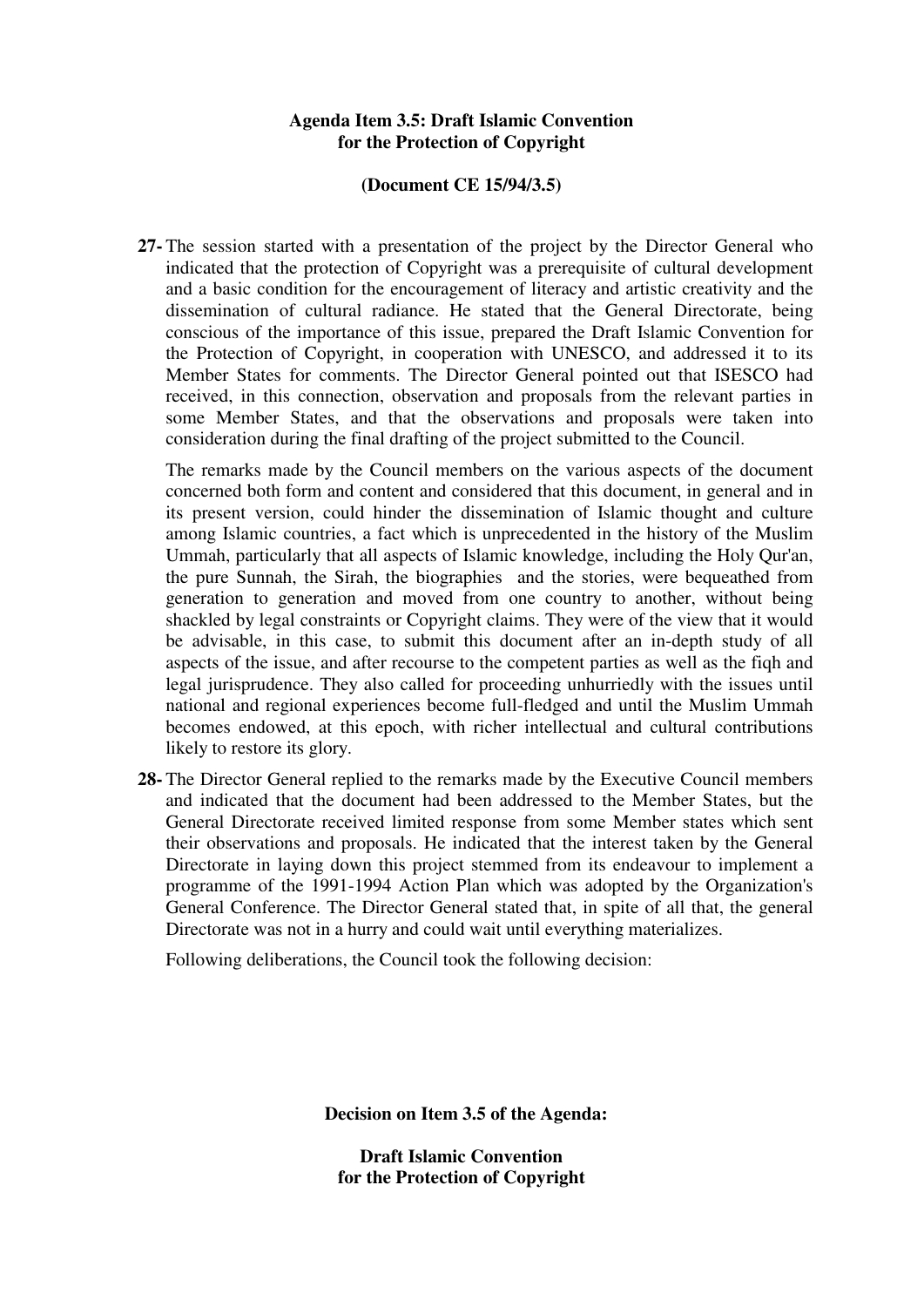## **The Executive Council,**

- In accordance with the provisions of the Organization's Charter, in particular Article 4, paragraph "b", encouraging cooperation among Member States in educational, scientific and cultural fields;
- Having considered the Draft Islamic Convention for the Protection of Copyright contained in Document CE 15/94/3.5;
- Considering the deliberations which have taken place;

## **Decides the following:**

Defers consideration of the Draft Islamic Convention for the Protection of Copyright (Document CE 15/94/3.5) to the next session of the Executive Council order to make it possible for the Director General to take into account the new views expressed by the Executive Council members, and to enable him to consult the experts in Islamic Shariah matters with a view to ascertaining its consistency with the Islamic outlook on copyright and with the free exchange of ideas within the Muslim Ummah.

## **Agenda Item 4.1: Draft Amendments to the Financial Regulations**

## **(Document CE 15/94/4.1)**

## **Agenda Item 4.2: Draft Amendments to the Rules of Procedure of the Executive Council**

#### **(Document CE 15/94/4.2)**

**29-** The Director General introduced item 4.1 concerning the draft amendments to the Financial Regulations and Regulations and underlined the reasons which led the General Directorate to propose the amendments contained in the document.

A number of Council members took the floor and made observations which generally focused on the procedural aspect relating to the competence of the Council to consider the proposed amendments to the Financial Regulations. In this respect, the Council Chairman indicated that the provisions of paragraph 3 of Article 11 of the Charter restrict this competence to the General Conference. During discussions, it became clear that item 4.2 concerning the amendments to the Rules of Procedure of the Executive Council fell within the same framework. In view of the foregoing, the Executive Council decided to defer consideration of the amendments until the  $5<sup>th</sup>$ General Conference adopts the proposed amendments to the Charter. The Council decided to set up a committee composed of the representatives of the Islamic Republic of Pakistan, the Republic of Bosnia-Herzegovina, the Republic of Senegal and the Arab Republic of Egypt to ensure that the articles of the internal regulations of the Organization conform to those of the Charter. The Committee would submit a report on its activities to the next session of the Executive Council.

The following two decisions were adopted: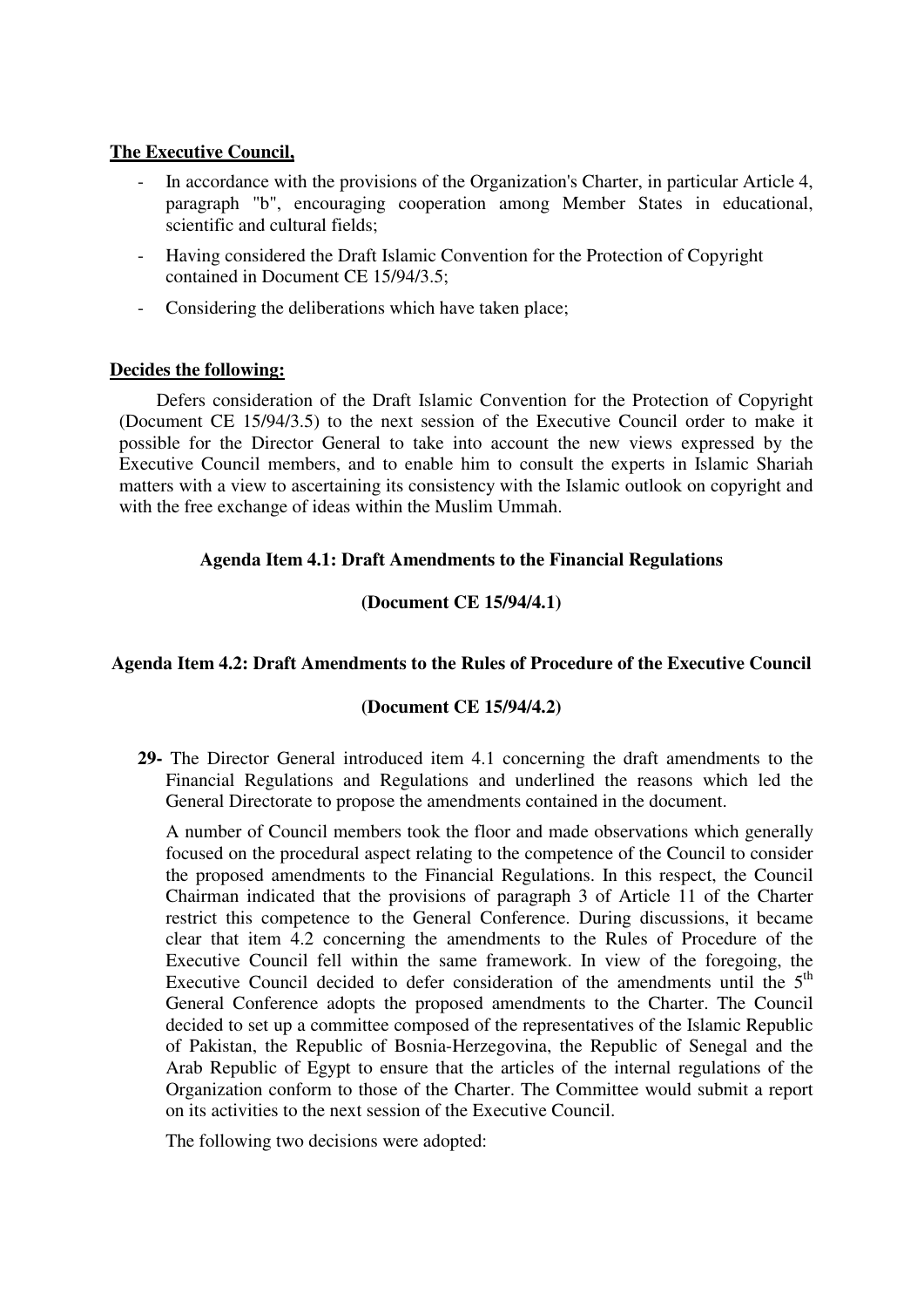## **Decision on Item 4.1 of the Agenda:**

## **Draft Amendments to the Financial Regulations**

### **The Executive Council,**

- In accordance with Article 30 of the Financial Regulations;
- Taking into consideration Decision n°: 13/92/D 3.7 cancelling the  $3<sup>rd</sup>$  Special General Conference, which was adopted by the Organization's  $13<sup>th</sup>$  Executive Council Session, and the approval of this canceling by two-thirds of Member States;
- Taking into account that the Executive Council had decided, at its  $13<sup>th</sup>$  and  $14<sup>th</sup>$ sessions, to defer consideration of the "Draft Amendments to the Financial Regulations" of the Organization until its  $15<sup>th</sup>$  session;
- Having studied the draft amendments to the Financial Regulations contained in document CE  $15/94/4.1$ , submitted to the  $5<sup>th</sup>$  General Conference session in Document CG 5/94/4.3;
- Considering the deliberations which have taken place;

## **Decides the following:**

- Agrees to refer the Draft amendments to the Financial Regulations, as annexed to the Final Report of the 15<sup>th</sup> Executive Council Session, to the General Conference;
- Recommends to the General Conference to mandate the Executive Council to rule this matter in the light of the amendments adopted by the General Conference with regard to the Charter.

## **Decision on Item 4.2 of the Agenda:**

## **Draft Amendments to the Rules of Procedure of the Executive Council**

## **The Executive Council,**

- In accordance with Articles 26 and 27 of the Rules of Procedure of the Executive Council;
- Taking into account Decision n°: 13/92/D 3.7 cancelling the 3<sup>rd</sup> Special General Conference, which was adopted by the Organization's  $13<sup>th</sup>$  Executive Council Session, and the fact that two-thirds of Member States approved this cancelling;
- Considering the clarifications provided by the Chairman of the  $3<sup>rd</sup>$  General Conference Committee in charge of revising the Organization's Charter and internal regulations, with regard to the necessity of submitting the conclusions of the work of this Committee to the Organization's General Conference;
- Considering the close link between the articles of the Rules of Procedure of the Executive Council and the articles of the Charter;
- Considering the deliberations which have taken place;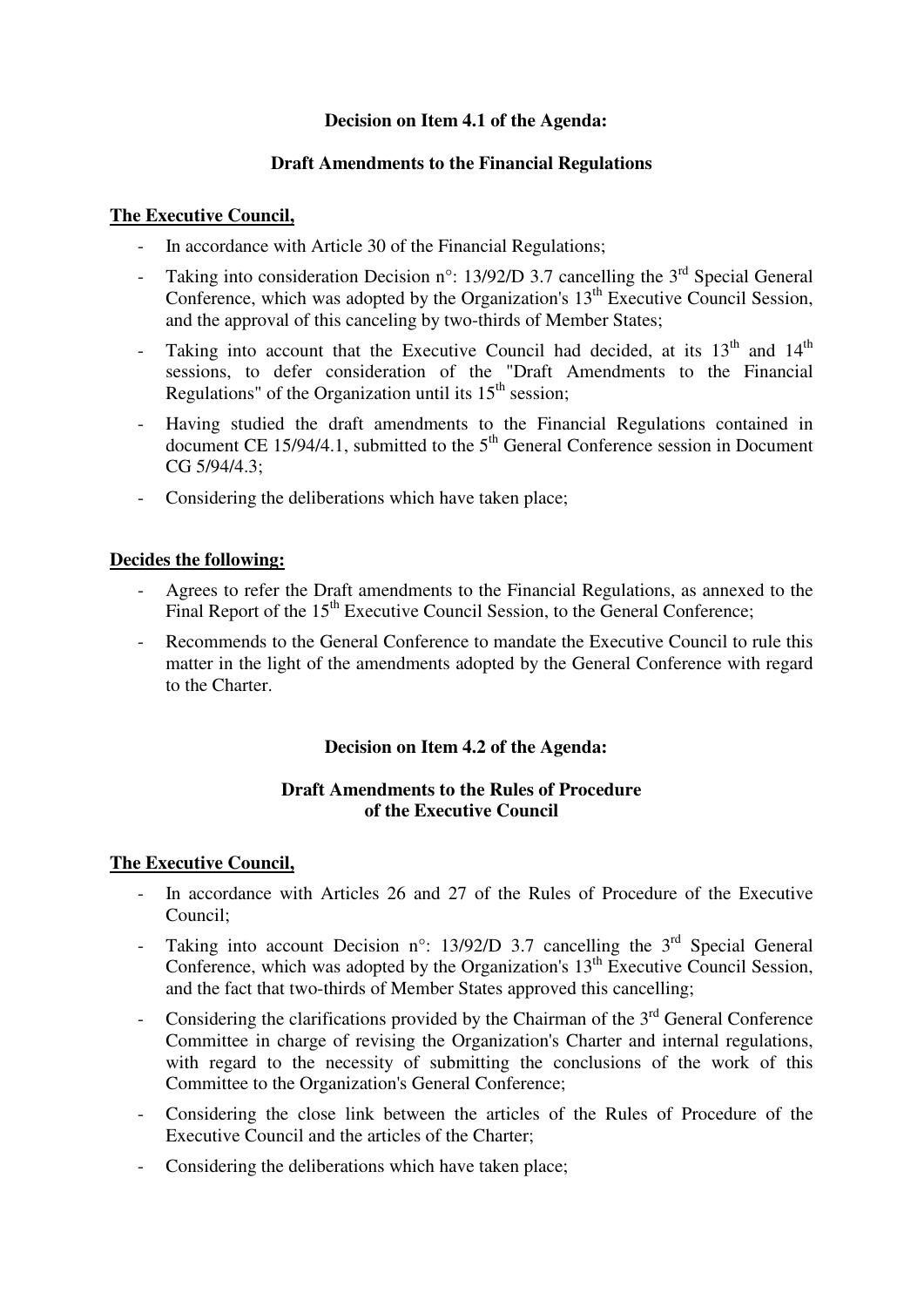Defers consideration of the draft amendments to the Rules of Procedure of the Executive Council until adoption of the Charter by the General Conference.

#### **Agenda Item 4.3: Draft Document on Distribution of International Positions among Member States**

#### **(Document CE 15/94/4.3)**

**30-** The Director General introduced the Document, recalling the  $10^{th}$ ,  $11^{th}$  and  $14^{th}$ Council sessions which had examined the distribution of international positions among Member states and the Committee set up by the Council to examine ISESCO Organization Chart. He indicated that the Document submitted recalls the important efforts exerted in this regard. He concluded saying that there was consensus on the necessity to apply the principle of just geographic distribution of positions, but there were no definite rules and criteria to allot shares among Member states. He requested the Council to set up a specific mechanism to help the Director General apply the principle of just geographic distribution in the most appropriate manner.

After consideration of the Document, the Executive Council members pointed out the necessity to enrich it and conduct an in-depth study that would take into consideration the regulations in force in similar organizations as well as the principle of rotation in occupying senior positions. The Document was referred to a Committee set up by the Council comprising the representatives of the Islamic Republic of Pakistan, the Republic of Bosnia-Herzegovina, the Republic of Senegal and the Arab Republic of Egypt.

The Council adopted the following decision:

#### **Decision on Item 4.3 of the Agenda:**

#### **Draft Document on Distribution of International Positions among Member States**

#### **The Executive Council,**

- Considering Articles 22 of the Personnel Regulations, which stipulates that, upon recruiting staff for senior and planning positions, balance among ISESCO Member States should be taken into consideration;
- Taking into account the general orientation of the observations made by the Council members and the members of the Organization Chart Committee;
- Taking into consideration the practice in similar international organizations;
- Having examined document CE 15/94/4.3, submitted to the  $5<sup>th</sup>$  session of the General Conference under n° CG 5/94/4.6;
- Considering the clarifications provided by the Director General;
- Considering the deliberations which have taken place;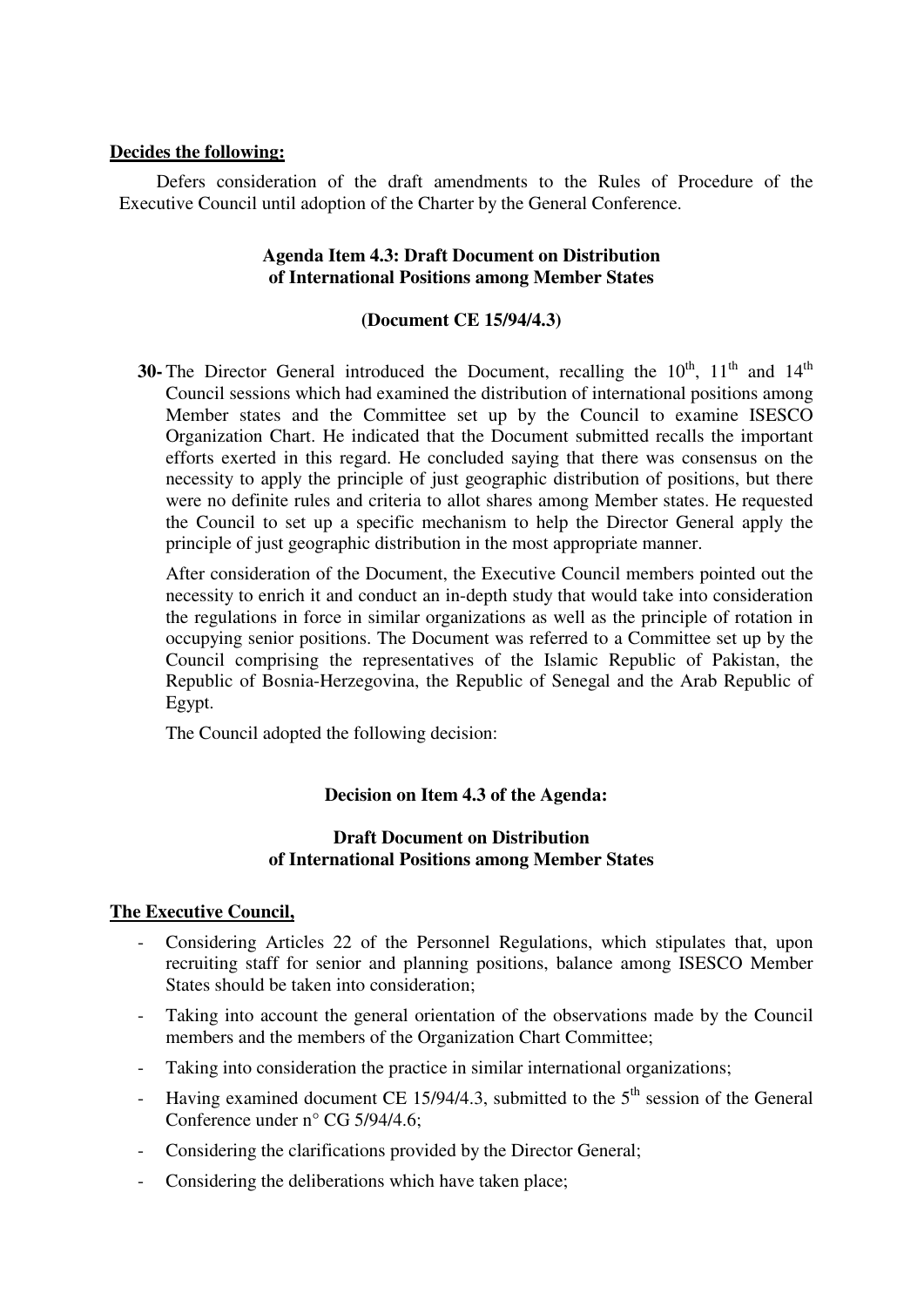Sets up a Committee composed of the Islamic Republic of Pakistan, the Republic of Bosnia-Herzegovina, the Republic of Senegal and the Arab Republic of Egypt to study this matter in cooperation with the General Directorate.

#### **Ninth Working Session: Wednesday, 20 Jumada II, 1415H (23 November 1994)**

#### **Afternoon**

#### **Agenda Item 5.1: Report of the Director General on the Role of ISESCO in supporting educational, scientific and cultural institutions in Bosnia-Herzegovina**

## **(Document CE 15/94/5.1) (CG 5/94/5.2)**

**31-** The Director General introduced his report, reviewing the programmes and activities carried out last year by the Organization in compliance with a decision adopted by the Executive Council at its  $14<sup>th</sup>$  session, on supporting educational, scientific and cultural institutions in Bosnia-Herzegovina. He pointed out that the Organization had set up the Sarajevo Unit and mentioned the obstacles which hindered his visit to Sarajevo.

The members of Executive Council expressed their countries' sympathy with the just cause of the people of Bosnia-Herzegovina and cited the various forms of support extended by their countries to the Republic of Bosnia-Herzegovina.

The representative of Bosnia-Herzegovina expressed his thanks and appreciation for the assistance and support extended to his country. He expressed regret over the inability of the Director General to visit Sarajevo and hoped that the visit would take place in the near future. He said that his country was not only in need of scholarships but also of diplomatic efforts and he invited the members of the Council to do their best in this regard. He recalled the priorities included in the Decision approved by the Executive Council at its  $14<sup>th</sup>$  session, which determined the fields of educational, scientific and cultural support in Sarajevo. He requested the Council to authorize the Director General to change some of the priorities in the light of development.

After discussion, the Executive Council issued the following decision:

#### **Decision on Item 5.1 of the Agenda:**

## **Report of the Director General on the Role of ISESCO in supporting educational, scientific and cultural institutions in Bosnia-Herzegovina**

#### **The Executive Council,**

- In accordance with the provisions of the Organization's Charter;
- Considering Decision CE 14/93/D 5.4 adopted by the Executive Council at its 14<sup>th</sup> session, in particular: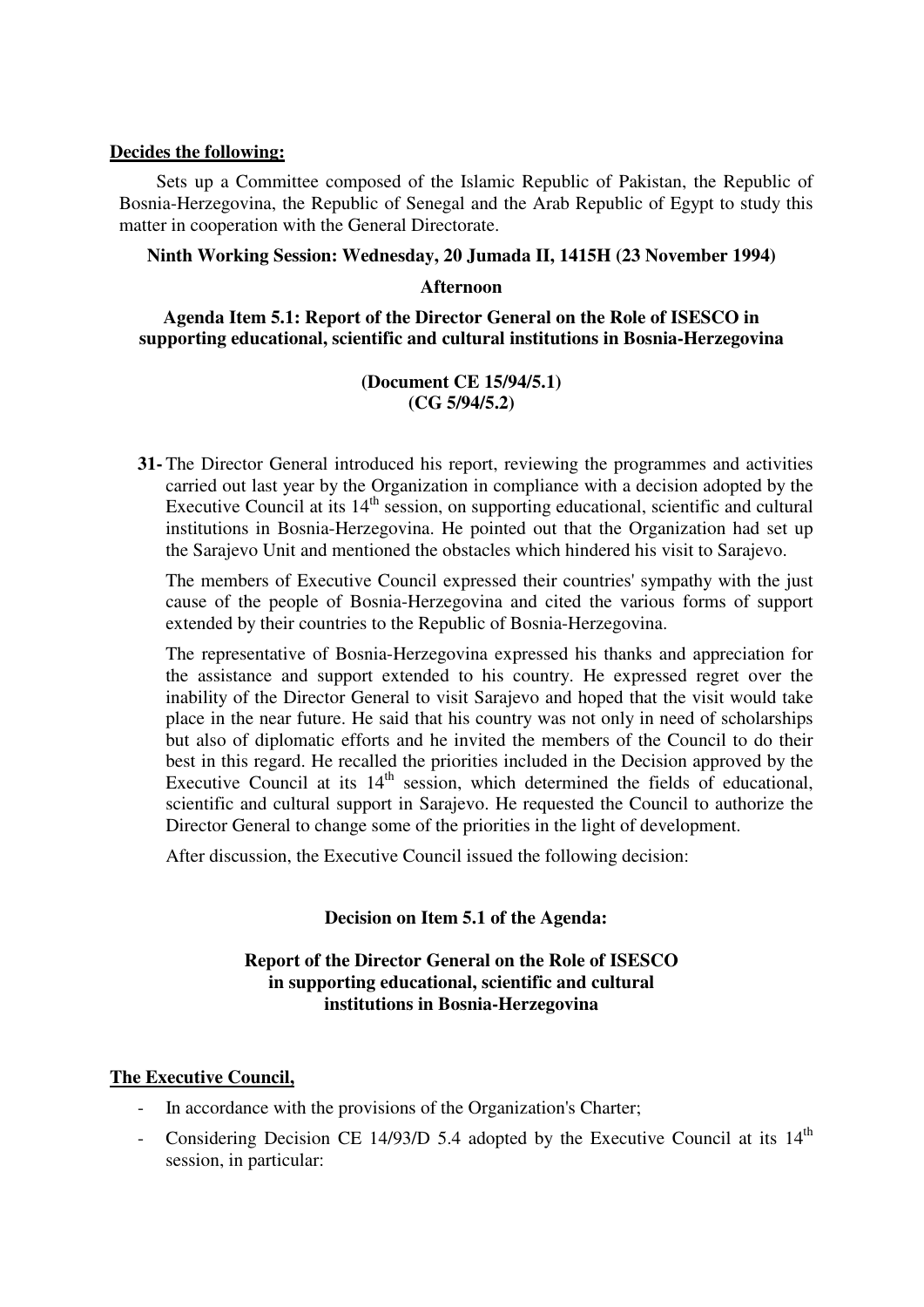- **1-** The sixth operative paragraph which invites the Director General to set up a unit within the General Directorate called the "Sarajevo Unit";
- **2-** The seventh operative paragraph which invites the Director General to earmark funds from the 1991-1994 Action Plan and Budget and the 1995-1997 Action Plan and Budget to finance activities relevant to Bosnia-Herzegovina;
- **3-** The ninth operative paragraph which invites the Director General to place this issue on the agenda of the  $15<sup>th</sup>$  session of the Executive Council and the  $5<sup>th</sup>$ session of the General Conference and to submit a report on this issue;
- Having considered the report of the Director General on the role of ISESCO in supporting the educational, scientific and cultural institutions in Bosnia-Herzegovina, in implementation of the Decision referred to above in document CE 15/94/5.1 submitted to the  $5<sup>th</sup>$  session of the General Conference under the symbol CG 5/94/5.2;
- Noting that the Director General has implemented that Decision and earmarked funds for this purpose in the Draft Action Plan and Budget for the years 1995-1997;
- Taking into consideration the appeal of the Executive Council at its  $15<sup>th</sup>$  session;
- Having heard the report of the representative of the Republic of Bosnia-Herzegovina;
- Considering the deliberations which have taken place;

**1-** Thanks the Director General for implementing Decision CE 14/93/D.5.4 adopted by the Executive Council at its  $14<sup>th</sup>$  session and for his report on ISESCO's role in supporting educational, scientific and cultural institutions (Doc. CE 15/94/5.1) submitted to the  $5<sup>th</sup>$ session of the General Conference under n° CG 5/94/5.2;

**2-** Thanks the Member States that provided assistance to Bosnia-Herzegovina and invites the other Member States to provide financial and academic support to the educational, scientific and cultural institutions in Bosnia-Herzegovina, including sponsoring the educational institutions in Bosnia-Herzegovina in terms of bearing the functioning costs of these institutions and granting study scholarships to Muslim Bosnian students who pursue their studies within or outside the country;

**3-** Recommends that the General Conference back up, at its 5<sup>th</sup> session, the efforts of the Executive Council and those of the Director General of the Organization in order to implement the decisions relevant to the support of educational, scientific and cultural institutions in Bosnia-Herzegovina;

**4-** Invites the Director General to follow up to the educational, scientific and cultural situation in Bosnia-Herzegovina and to place this item on the agenda of the  $16<sup>th</sup>$  session of the Executive Council;

**5-** Invites the Director General and the Chairman of the Executive Council to pay a working visit to Sarajevo as soon as possible in order to convey ISESCO's unanimous support to the people of Bosnia-Herzegovina and determine priorities in the Action Plan geared by ISESCO to this country.

#### **Agenda Item 5.2: Role of ISESCO in supporting educational, scientific and cultural institutions in Azerbaijan**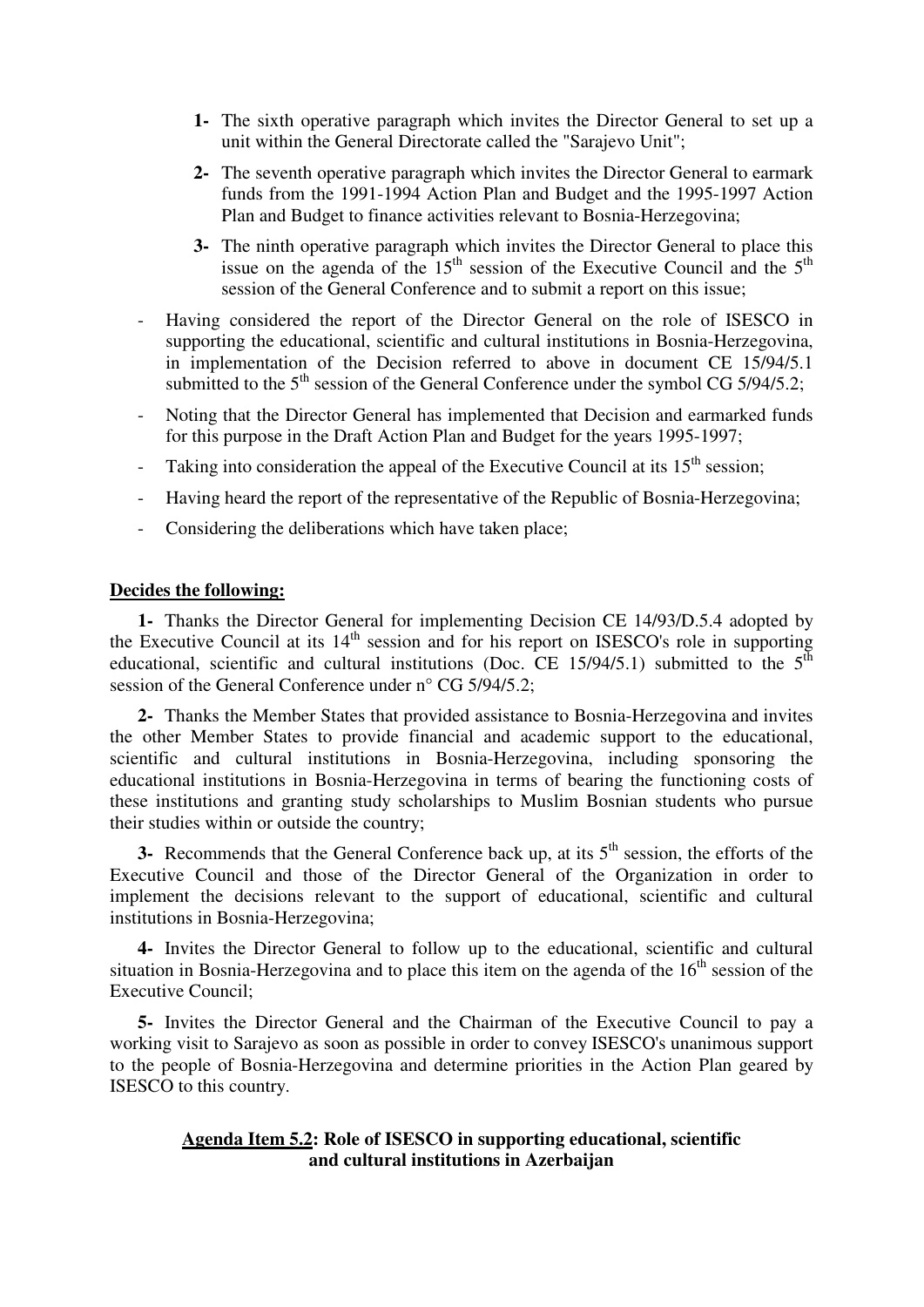## **(Document CE 15/94/5.2) (CG 5/94/5.3)**

**32-** The representative of the Republic of Azerbaijan read out a document containing details of the educational, scientific and cultural activities implemented by the Organization in the Republic of Azerbaijan.

Some Council members spoke about cooperation activities between their countries and the Republic of Azerbaijan. In this respect, the representative of the Islamic Republic of Iran stressed his country's determination to provide a number of scholarships in favour of the Republic of Azerbaijan.

The Council members expressed their thanks to ISESCO for the efforts exerted in support of the educational, scientific and cultural institutions in Azerbaijan. They highlighted the necessity of gearing the support towards linking the Republic with its Islamic roots and asserting its Islamic cultural and civilizational identity. It was proposed, in this respect, that the Republic should benefit from one of ISESCO's education centres.

**33-** The representative of the Republic of Azerbaijan thanked the Director General and his assistants for the efforts exerted as reflected in the report submitted to the Executive Council. He indicated that the moral support extended by the Organization provided the Azeris with the opportunity to take part in ISESCO's activities and meet with their Muslim brothers, which is an unprecedented, positive achievement.

The Executive Council then took the following decision:

## **Decision on Item 5.2 of the Agenda:**

## **Role of ISESCO in supporting educational, scientific and cultural institutions in Azerbaijan**

#### **The Executive Council,**

- Recalling the Charter of the Organization;
- In accordance with the Decision of the  $15<sup>th</sup>$  session of the Executive Council to place this item on the agenda of this session;
- Considering the deplorable condition of the educational, scientific and cultural institutions in this Islamic country, member of the Islamic Organization;
- Having considered Document CG 5/94/5.3 (CE 15/94/5.2);
- Having heard the presentation of the representative of Azerbaijan;
- Considering the deliberations which have taken place;

## **Agenda Item 5.3: Role of ISESCO in supporting educational, scientific and cultural institutions in Somalia**

## **(Document CE 15/94/5.3)**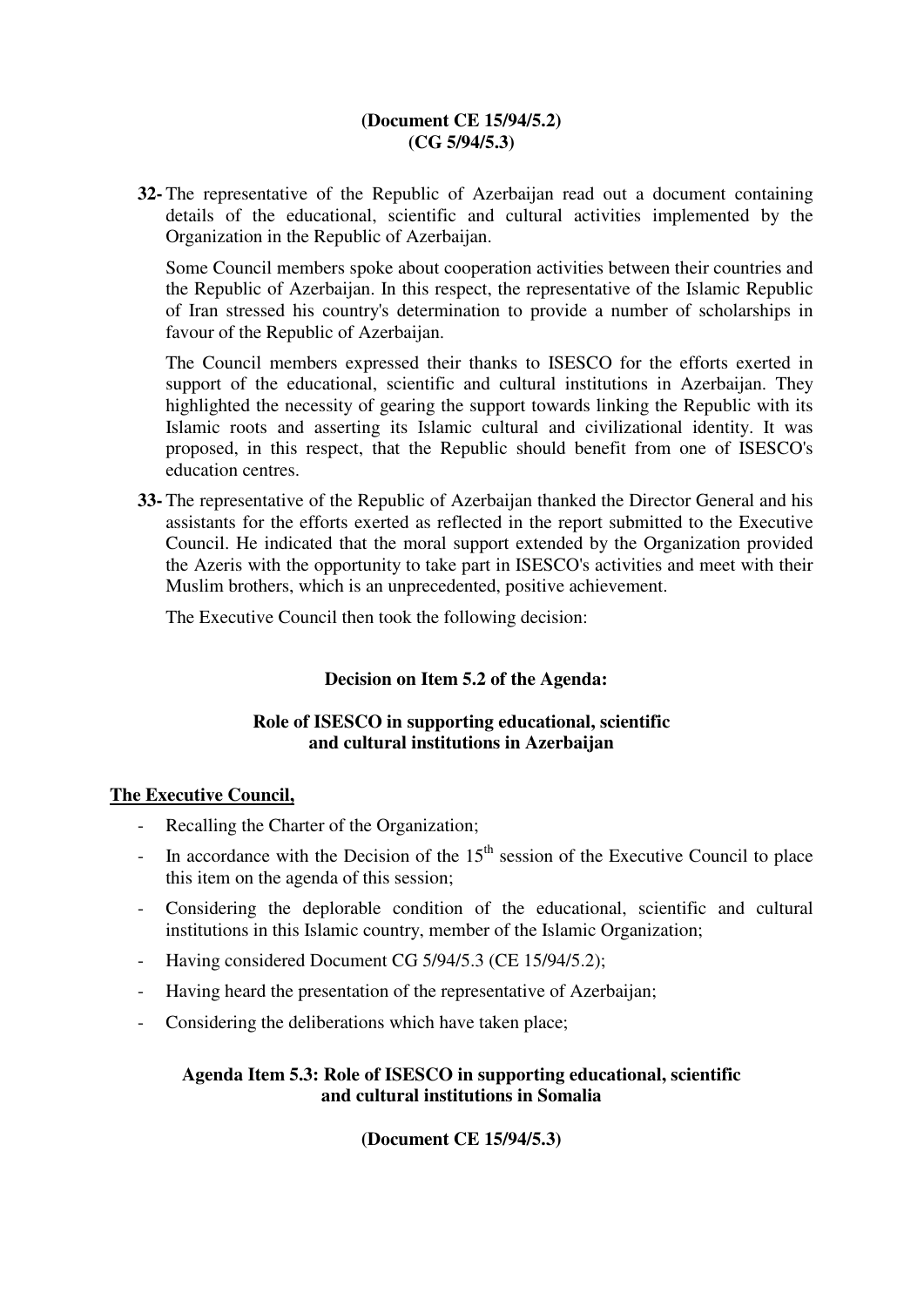**34-** A document was read out showing the reasons underlying the problems plaguing Somalia and the background of the intestine war raging in Somalia and its aftermath. The document concluded by requesting the Executive Council to issue a recommendation asking the Organization to implement some educational, scientific and cultural projects in the Republic of Somalia, within the framework of the coming three-year Action Plan.

The Executive Council members pointed out the difficulties that might confront the Organization in the fulfilment of the expected objectives and the carrying out of activities, should the intestine war not abate. The Council appealed to the warring factions to seek reconciliation and desist from tribal fanaticism which is rejected by Islam in order to enable the Organization to implement its programmes in Somalia.

The Executive Council appealed to Member States to provide further educational, scientific and cultural support in favour of the Somali people.

Following deliberations, the Council adopted the following decision:

## **Decision on Item 5.3 of the Agenda:**

### **Role of ISESCO in supporting educational, scientific and cultural institutions in Somalia**

## **The Executive Council,**

- Recalling the Charter of the Organization;
- In accordance with the Decision of the  $15<sup>th</sup>$  session of the Executive Council to place this item on the agenda of this session;
- Considering the deplorable condition of the educational, scientific and cultural institutions in Somalia;
- Having taken cognizance of the memorandum submitted by the representative of Somalia (Document CE 15/94/5.3);
- Considering the deliberations which have taken place;

#### **Decides the following:**

- **1-** Expresses its deep concern over the deplorable conditions of the educational, scientific and cultural institutions in Somalia;
- **2-** Appeals to all Somali factions to seek national reconciliation and to facilitate the implementation of the programme drawn up by ISESCO;
- **3-** Invites the Director General to gear some programmes in the 1995-1997 Action Plan and Budget to activities likely to support the educational, scientific and cultural institutions in this country;
- **4-** Invites the Member States to support the educational, scientific and cultural institutions in Somali through granting scholarships for higher studies and all educational levels to the largest number of Somali students and pupils and providing them with the facilities required; that this support takes the form of technical and material assistance to the Somali National Commission, a support destined to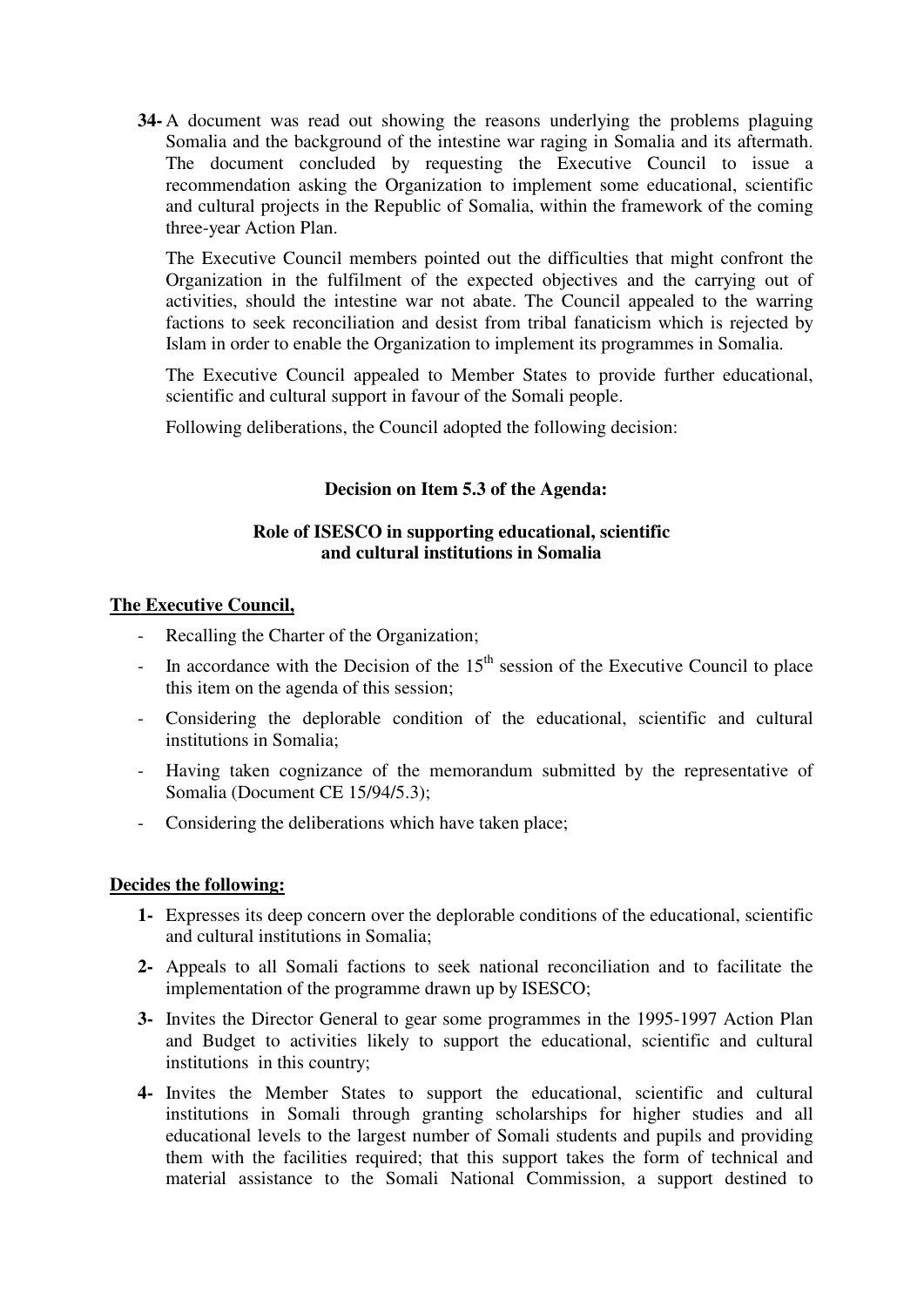consolidate Qu'ranic schools and the study courses system in mosques, and to contribute to re-building the schools damaged by the war;

**5-** Invites the Director General to follow up this question and report to the Executive Council at its 15<sup>th</sup> session and to the General Conference.

## **Agenda Item 6.1: Date and Venue of the Sixteenth Session of the Executive Council**

**35-** The Executive Council decided to hold its sixteenth session in Rabat during the first week of December 1995.

The following decision was adopted in this respect:

#### **Decision on Item 6.1 of the Agenda: Date and Venue of the 16th Session of the Executive Council**

#### **The Executive Council,**

- In accordance with Article 9 of the Rules of Procedure of the Executive Council;
- Considering the deliberations which have taken place;

#### **Decides the following:**

Convenes its  $16<sup>th</sup>$  session in Rabat during the first week of December 1995.

#### **Agenda Item 6.2: Preparation for the Fifth Session of the General Conference**

#### **(Document CG 5/94/1.1 Provisional/Rev.2) (Document CG 5/94/1.2 Provisional/Rev.2)**

**36-** The Council studied the two above-mentioned documents concerning the draft agenda and programme of the  $5<sup>th</sup>$  General Conference session. After amendment of some items as included in the annexed version (Annexes 7 and 8), the following decisions was adopted;

#### **Decision on Item 6.2 of the Agenda:**

# **Preparation for the 5th General Conference**

#### **The Executive Council,**

- In accordance with Article 20, paragraph "j" of the Rules of Procedure of the Executive Council;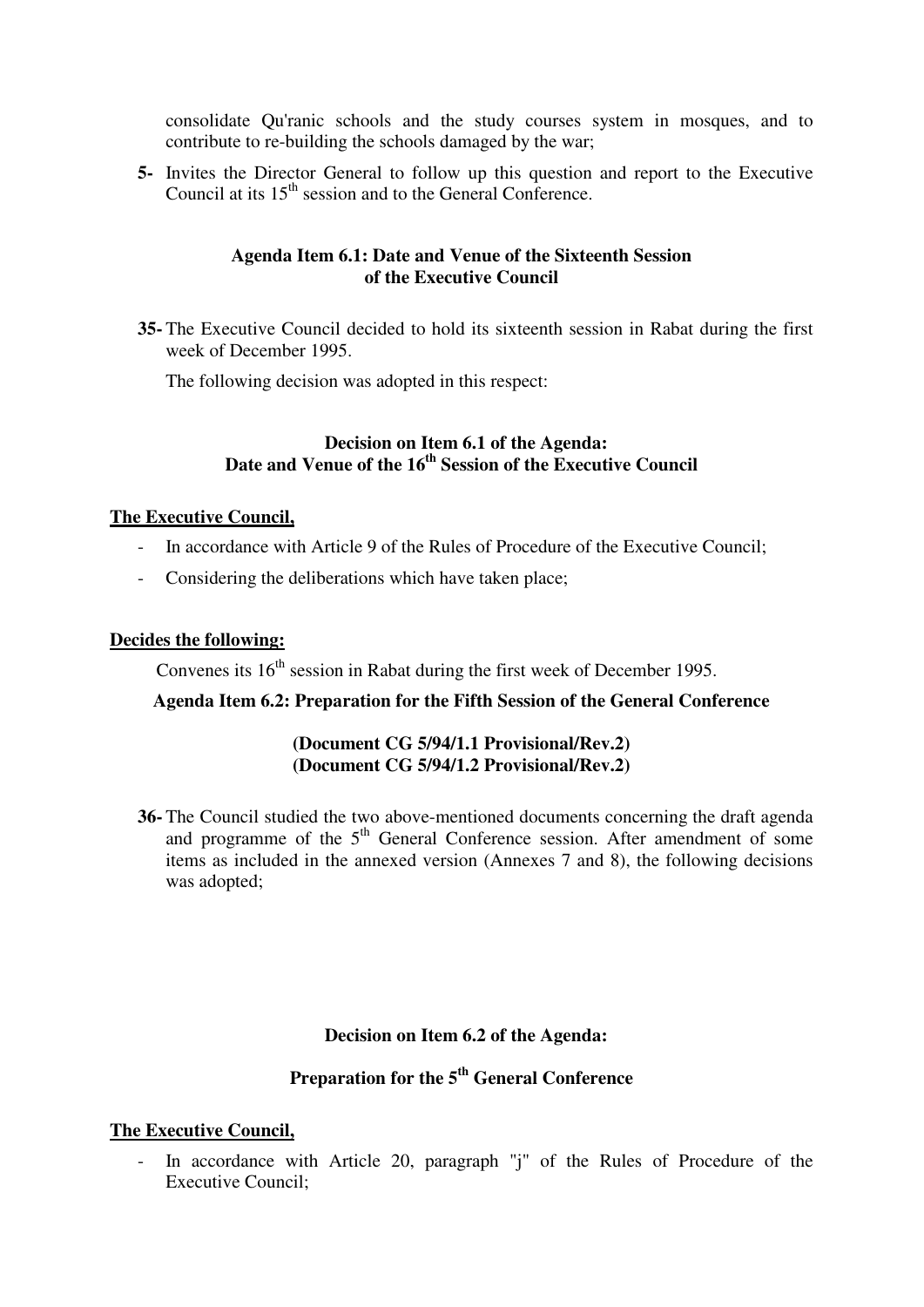- Having considered the following documents of the  $5<sup>th</sup>$  session of the General Conference:
	- ∗ Draft Agenda of the 5th session of the General Conference session (Doc. CG 5/94/1.1/ Provisional/Rev.2);
	- ∗ Draft Programme of the General Conference (Doc. CG 5/94/1.2/ Provisional/Rev.2);
- Taking into account the recommendations of the Executive Council to the General Conference to refer in internal regulations to the Council for conforming them to the Charter after its adoption;
- Desirous to facilitate the work of the  $5<sup>th</sup>$  session of the General Conference;
- Considering the clarifications provided by the Director General;
- Considering the deliberations which have taken place;

- **1-** Recommends that the 5<sup>th</sup> session of the General Conference adopt its agenda as contained in Doc. CG 5/94/1.1 Provisional (Rev. 2) attached to the Final Report of the  $15<sup>th</sup>$  session of the Council, and its programme as contained in Doc. CG 5/94/1.2 Provisional (Rev. 2) also attached to the Final Report of the  $15<sup>th</sup>$  session of the Council;
- **2-** Sets up a Committee made up of Pakistan, Bosnia-Herzegovina, Egypt and Senegal in order to consider the conformity of the articles of ISESCO's internal regulations to those of the charter, and to refer a report on its proceedings to the following Executive Council session.
- **37-** The Executive Council addressed a message of thanks and congratulations to H.E. President Hafez Al-Assad, President of the Syrian Arab Republic for hosting the 15<sup>th</sup> Session of the Executive Council under his auspices as well as for the efforts exerted by his esteemed Government to insure the success of this session (Annex 9).
- **38-** The Executive Council also addressed a message of thanks to the Sovereign of the Kingdom of Morocco, His Majesty King Hassan II, for his sustained support to the Islamic Educational, Scientific and Cultural Organization as well as to its Director General (Annex 10).
- **39-** Following the disaster which beset the Republic of Djibouti as a result of the recent floods, the Executive Council addressed a message of condolences and sympathy to His Excellency Hadj Hassan Goulid Aptidon, President of the Republic of Djibouti (Annex 11).

# **Tenth Working Session (Closing): Thursday, 21 Jumada II, 1415H (24 November 1994) Afternoon**

**40-** At the beginning of the session, the Closing reviewed the Draft Final Report, paragraph by paragraph. After the Council members made some observations and